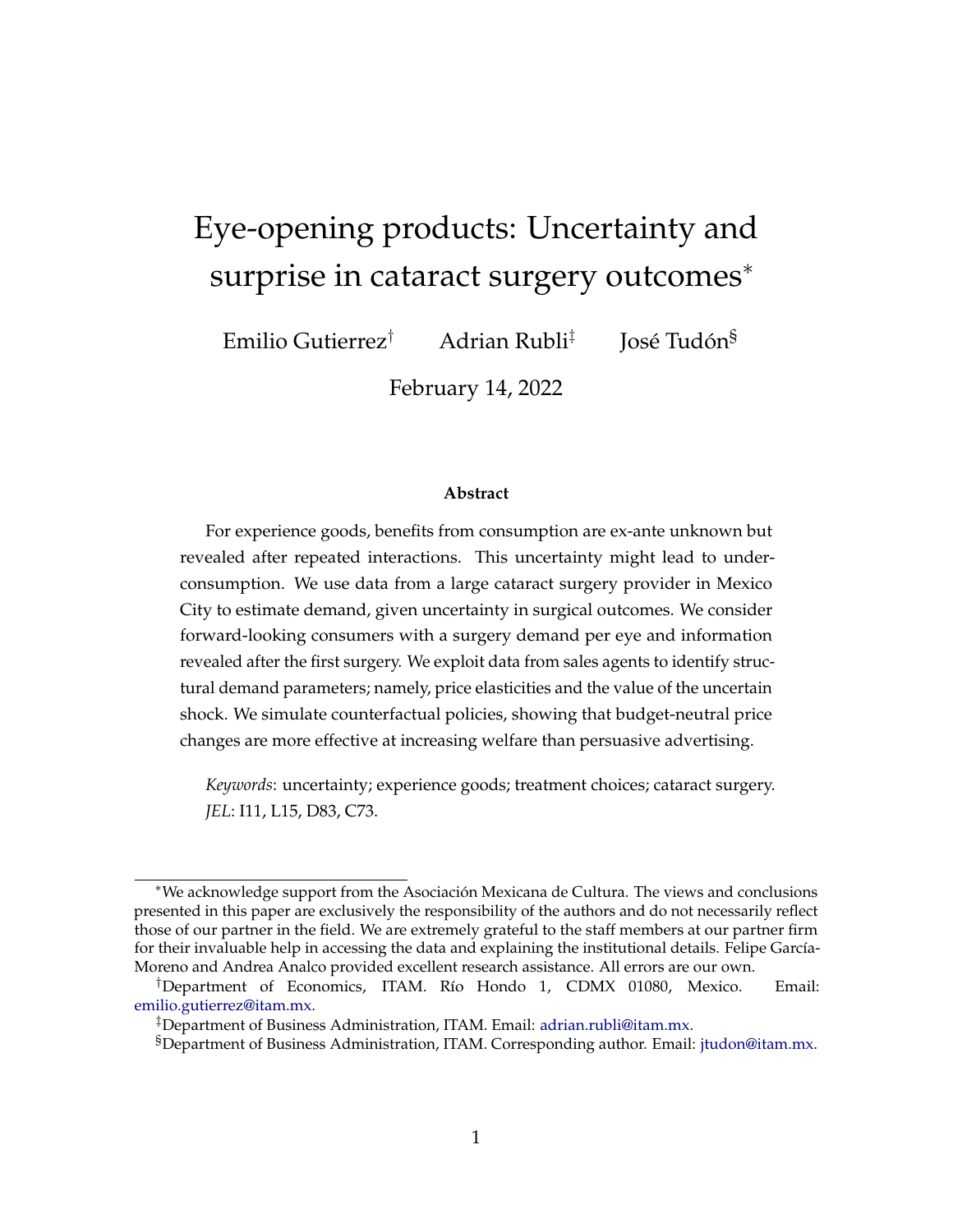# **1 Introduction**

For many products, often called experience goods, consumers are unable to ex-ante evaluate their characteristics, such as quality [\(Nelson,](#page-27-0) [1970\)](#page-27-0). Thus, the benefits from their consumption are revealed ex-post, and although consumers may form a prior, information or quality shocks are only revealed with consumption. This is often the case with durable goods, such as electric vehicles, refrigerators, or housing. In many of these instances, the ex-ante uncertainty is particularly salient because individuals or households only tend to consume one of these products at a time, and often consider purchases to be long-lasting.

These features are particularly relevant for healthcare treatments. First, patients face uncertainty about their own benefits from taking a prescription drug or undergoing an elective procedure. Second, in many cases, negative health shocks and their subsequent treatment choices are often a one-time event (e.g., elective surgeries like hernia repair, bariatric surgery or tonsillectomy). Hence, uncertainty may lead to lower take-up than in a world with perfect information, particularly because the information will not be revealed through repeated interactions.

However, there are some healthcare goods for which there are (potentially) repeated interactions, such as antidepressants, joint replacement surgery or angioplasty. In such a setup, the patient's decision for initial take-up may consider not only the inherent uncertainty, but the fact that information about the idiosyncratic benefits of treatment will be revealed before having to make subsequent choices. Hence, treatment take-up may be higher or lower depending on the degree of uncertainty and the option value of the first interaction. Potential uncertainty about the number of repeated interactions may also factor into decision-making.<sup>1</sup>

This paper focuses on the case of cataract surgeries, which is an important experience good market, because forgoing treatment implies a lower quality of life or, even potentially, worse health outcomes [\(Keel et al.,](#page-26-0) [2021;](#page-26-0) [Ehrlich](#page-26-1) [et al.,](#page-26-1) [2021\)](#page-26-1). We estimate a structural model of demand for cataract surgeries, exploiting patient-level data from a large provider in Mexico City. We explicitly incorporate the fact that undertaking surgery for the first eye reveals idiosyncratic information about the benefits from surgery, allowing forward-looking patients

<sup>&</sup>lt;sup>1</sup>For example, patients with vascular disease may have varying numbers of affected arteries at varying degrees of deterioration, which may or may not worsen with age. Therefore, patients might need anywhere from one to many angioplasties in a relatively short time span to manage this condition.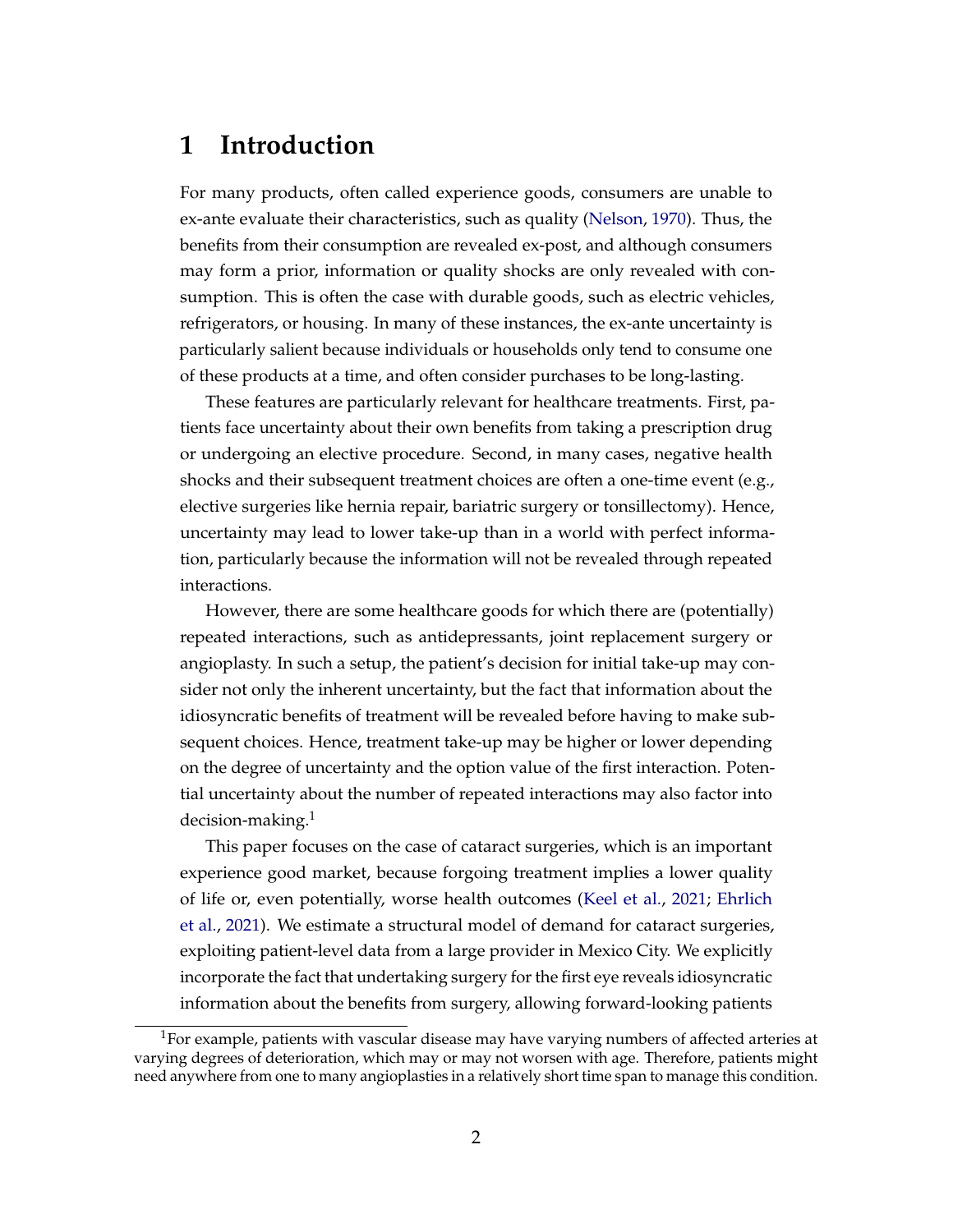to have full information before having to decide on getting surgery on their second eye. We recover estimates of patients' price elasticity for each surgery (first vs second) as well as individual-specific uncertainty parameters. We then use our estimates to evaluate counterfactuals that consider policies proposed in the medical literature as a means for increasing take-up of cataract surgeries.

Cataracts occur when the eye's natural (and normally clear) lens becomes cloudy, due to a breakdown of its proteins. This leads to vision problems, ranging from blurry eyesight to complete loss of vision. Age is the leading risk factor, although co-morbidities and risky behaviors (such as smoking) may also increase their likelihood [\(Miller et al.,](#page-27-1) [2022\)](#page-27-1). The majority of patients develop cataracts in both eyes, although there may be differences in severity. Surgery to replace the clouded lens with an artificial intra-ocular lens is the only available treatment. Physicians tend to recommend surgery on both eyes, but perform the surgeries in a sequential manner to minimize complications and inconveniences during post-operative care. While cataracts are a common condition, a majority of patients—particularly, in low- and middle-income countries—do not undergo treatment [\(Lansingh et al.,](#page-26-2) [2010;](#page-26-2) [Congdon and Thomas,](#page-25-0) [2014\)](#page-25-0). Some commonly identified barriers to treatment in the medical literature include prices, access, and fear [\(Lewallen and Courtright,](#page-26-3) [2000;](#page-26-3) [Syed et al.,](#page-27-2) [2013\)](#page-27-2).

Cataract surgeries are an ideal setting for studying how uncertainty and revealed information affect initial and consequent product take-up of experience goods with repeated interactions. First, as mentioned above, most patients develop cataracts in both eyes, meaning that the number of potential repeated interactions is ex-ante known to the patient. Second, it is very uncommon for patients to undergo surgery in both eyes simultaneously (in our data, there are zero patients with same-day operations). Lastly, in our setting, patients are not given the option of scheduling surgery for both eyes; instead, they must schedule and pay for each surgery sequentially, guaranteeing that the first surgery's benefits are fully realized before the patient must decide on the second surgery. Taken together, these features allow us to effectively model this decision-making process as a sequential game in two stages, with information fully revealed before the second stage (conditional on having chosen the surgery in the first stage).

We focus on patients at a low-cost private provider in Mexico City specializing in cataract surgery. We obtain patient-level records that allow us to observe cataract diagnoses, subsequent price quotes, and whether the patient purchases a particular surgical product. Our data contain all patients whose first contact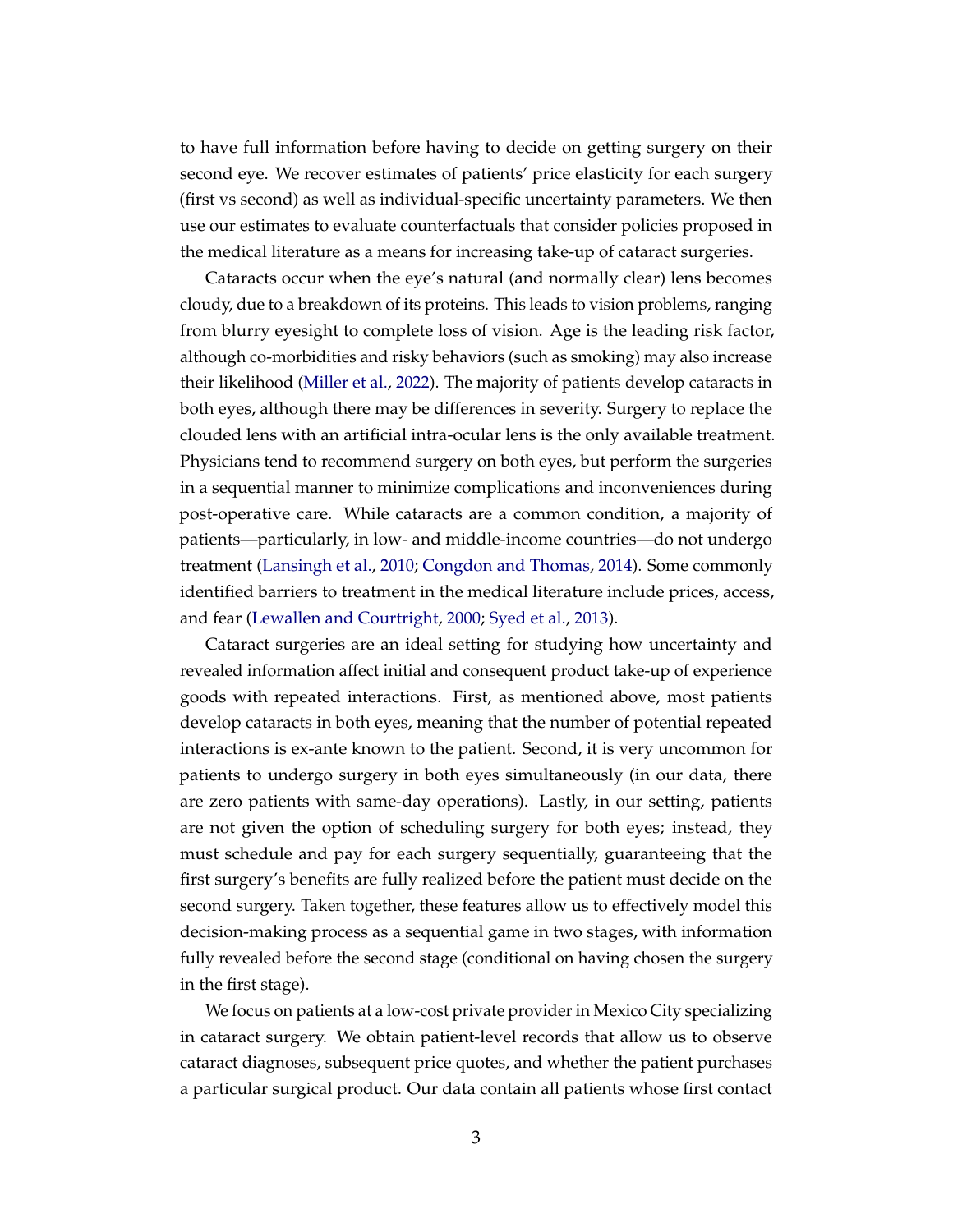with this provider occurred during 2018, and whom we observe over multiple visits to the clinics during 2018 and 2019. Aside from the features outlined above, we leverage the fact that prices are not homogeneous across patients. After the diagnosis, patients are assigned to a sales agent based on availability, who then proposes a price quote from a menu of options.

We present a model in which a patient must choose—sequentially—whether or not to get surgery in each eye, conditional on her current information set. From her point of view, there is an uncertain component in the outcome of the first operation, which is fully revealed after the first surgery, conditional on making that choice. Then, all information is known to the patient before having to decide on the second surgery. This setup implies that there is an option value from the first surgery, due to the uncertainty parameter that is revealed. In our estimation, we deal with endogenous prices with a control function that uses daily sales targets as an instrument, and we identify the magnitude of the uncertainty shocks from discrepancies in estimated coefficients between the first and second surgery. We deal with potential selection into going back after the first surgery by simulating announced prices for the second surgery for patients who did not come back for a quote. Throughout we allow for diminishing returns for the second surgery, and control for patients' health and demographic characteristics.

Our estimates show that demand elasticities for the first operation are larger in absolute value than those for the second surgery. We also find that heterogeneity matters for our estimation of the uncertainty parameters, and we obtain a distribution of estimated values, suggesting an important role in this decisionmaking process for the option value of the first surgery. We also back out a money metric of consumer surplus indicating quite a bit of variation across patients.

With our estimated parameters, we proceed to simulate counterfactual policies that may increase take-up of cataract surgeries. First, we consider interventions related to the uncertainty parameter in the form of persuasive advertising. Experimental studies that attempt to fully eliminate uncertainty have found mixed results [\(Liu et al.,](#page-27-3) [2012\)](#page-27-3), while awareness campaigns in which a "champion" (i.e., someone with a positive result) informs about potential outcomes have been more favorable [\(Mailu et al.,](#page-27-4) [2020\)](#page-27-4). In our exercise, we consider that the champion reveals a particular value for the uncertainty parameter in an attempt to persuade patients about potential outcomes. Our simulations show that this intervention may be welfare-improving, as long as the size of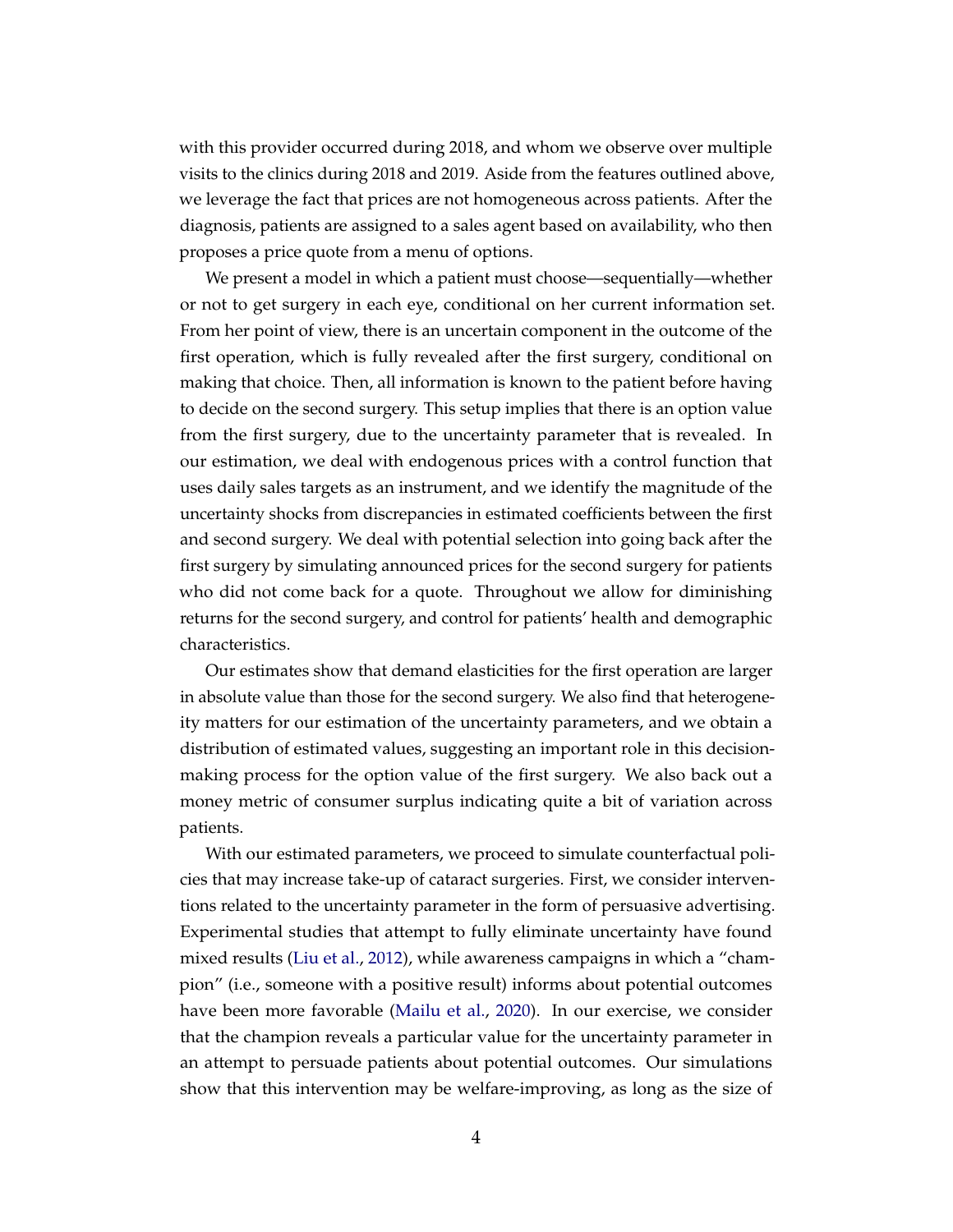the revealed information shock is large enough (i.e., the champion must reveal a sizable shock and consumers must believe her). However, for small values (including removing uncertainty altogether), consumer surplus declines. These results suggest that the uncertainty shocks are actually valuable for patients, and that welfare improvements are possible through persuasion only if it leads to very positive beliefs.

Our second set of counterfactual exercises consider revenue-neutral price changes, subsidizing the price of the first surgery but taxing the price of the second, all while leaving the firm indifferent. Across a range of symmetric and asymmetric price changes, we consistently find large welfare gains: consumer surplus increases, because lowering the price of the first surgery leads both to an increase in the first and second surgeries (recall that patients are more inelastic on the second surgery and that, trivially, second surgery demand is increasing in the first surgery demand). We also find that for large enough percentage changes in the price, our counterfactual is better than budget-neutral: albeit slightly, revenues for the firm also increase.

Overall, our counterfactual exercises suggest that persuasive advertising that reduces uncertainty will not be as effective, unless the firm is able to convince potential patients that their outcome will be very positive. Instead, implementing revenue-neutral price changes will allow for a larger take-up of surgeries for both the first and second eyes. By explicitly considering the dynamic link and the option value due to uncertainty that is revealed, we show how—at least in this setting—welfare-improving price changes can be implemented due to the size and heterogeneity of the uncertainty.

Our paper speaks to various strands of literature. First, we add to a longstanding literature in industrial organization analyzing dynamics in experience goods markets [\(Bergemann and Välimäki,](#page-25-1) [2006;](#page-25-1) [Gowrisankaran and Rysman,](#page-26-4) [2012;](#page-26-4) [Jing,](#page-26-5) [2011;](#page-26-5) [Yu, Debo and Kapuscinski,](#page-28-0) [2016\)](#page-28-0). However, unlike many of these settings, ours is one with a limited and small number of repeated interactions, which may limit firms' capacity to adapt and customers to react to these dynamics. This feature may be relevant in other settings as well, such as durable goods markets.

Related work on the role that uncertainty plays in demand has also focused on how providing additional external information—for instance, in the form of expert advise or customer reviews—might affect product demand. Studies in this area have analyzed, among others, negative book reviews [\(Berger, Sorensen](#page-25-2) [and Rasmussen,](#page-25-2) [2010\)](#page-25-2), movie critics [\(Reinstein and Snyder,](#page-27-5) [2005\)](#page-27-5), and expert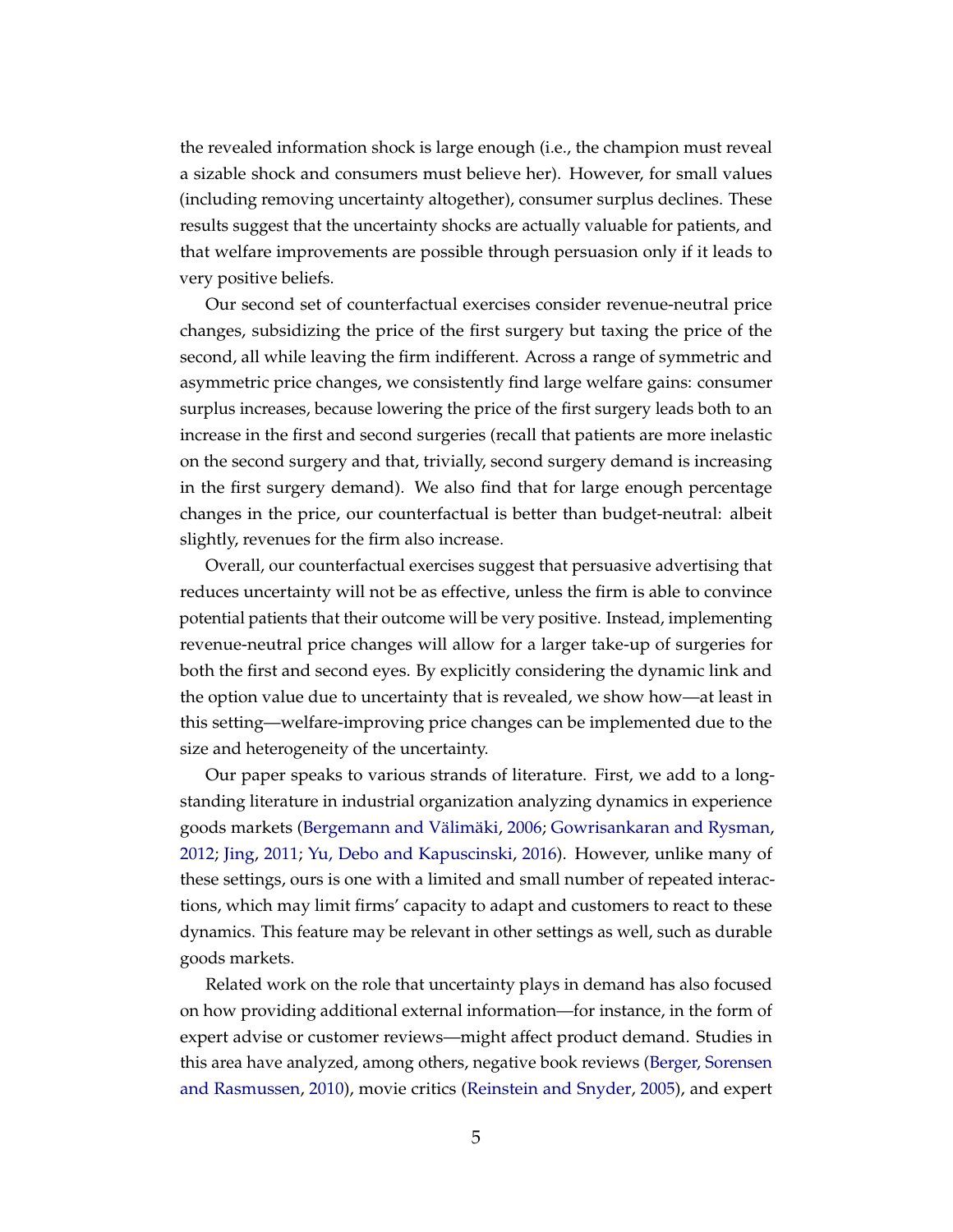opinion labels for wine [\(Hilger, Rafert and Villas-Boas,](#page-26-6) [2011\)](#page-26-6). Moreover, a related literature has further explored the effects of free trials before purchasing on consumption decisions [\(Foubert and Gijsbrechts,](#page-26-7) [2016;](#page-26-7) [Sunada,](#page-27-6) [2020\)](#page-27-6).

Second, our paper is related to the health economics literature attempting to understand dynamic treatment choices under uncertainty. In particular, it has been shown that in low- and middle-income countries, demand for pharmaceutical treatments is inelastic while demand for diagnoses is more elastic [\(Dupas and Miguel,](#page-26-8) [2017\)](#page-26-8). Our results echo this finding: once patients are aware of the benefits, they respond more inelastically. Our findings on the importance of the learning effect is also consistent with evidence on the adoption of health products in these developing country settings [\(Dupas,](#page-26-9) [2014;](#page-26-9) [Oster and Thornton,](#page-27-7) [2012\)](#page-27-7).

Other work in this area has focused on search and learning costs for pharmaceutical products, for instance, in the context of generic prescription drugs [\(Ching,](#page-25-3) [2010\)](#page-25-3), anti-ulcer drugs [\(Crawford and Shum,](#page-25-4) [2005\)](#page-25-4), antidepressants [\(Dickstein,](#page-26-10) [2021\)](#page-26-10), and flu shots [\(Maurer and Harris,](#page-27-8) [2016\)](#page-27-8). Our paper adds to this literature by identifying the option value of the first round of consumption in a context where the number of repeated interactions is fixed. Indeed, in a setup with only two interactions, it is not obvious that subsidizing initial take-up is an efficient use of resources, although here, with this level of uncertainty, it actually improves welfare.

Lastly, we contribute to the (mostly) medical literature exploring why takeup rates of cataract surgeries are low. Although cataracts are an important cause of blindness in advanced age worldwide, many patients do not undergo surgery. Experimental studies have shown that prices are an important barrier [\(Zhang et al.,](#page-28-1) [2013\)](#page-28-1), but there is little consensus on the impact of other factors such as information, uncertainty, and peer effects, among others [\(Mailu et al.,](#page-27-4) [2020;](#page-27-4) [Adhvaryu et al.,](#page-25-5) [2020\)](#page-25-5). Our paper innovates on these experiments by focusing on the dynamic problem inherent to cataract surgeries and the fact that previously unknown information is revealed after the first surgery. Furthermore, our counterfactual exercises show important ways in which take-up may be increased across settings.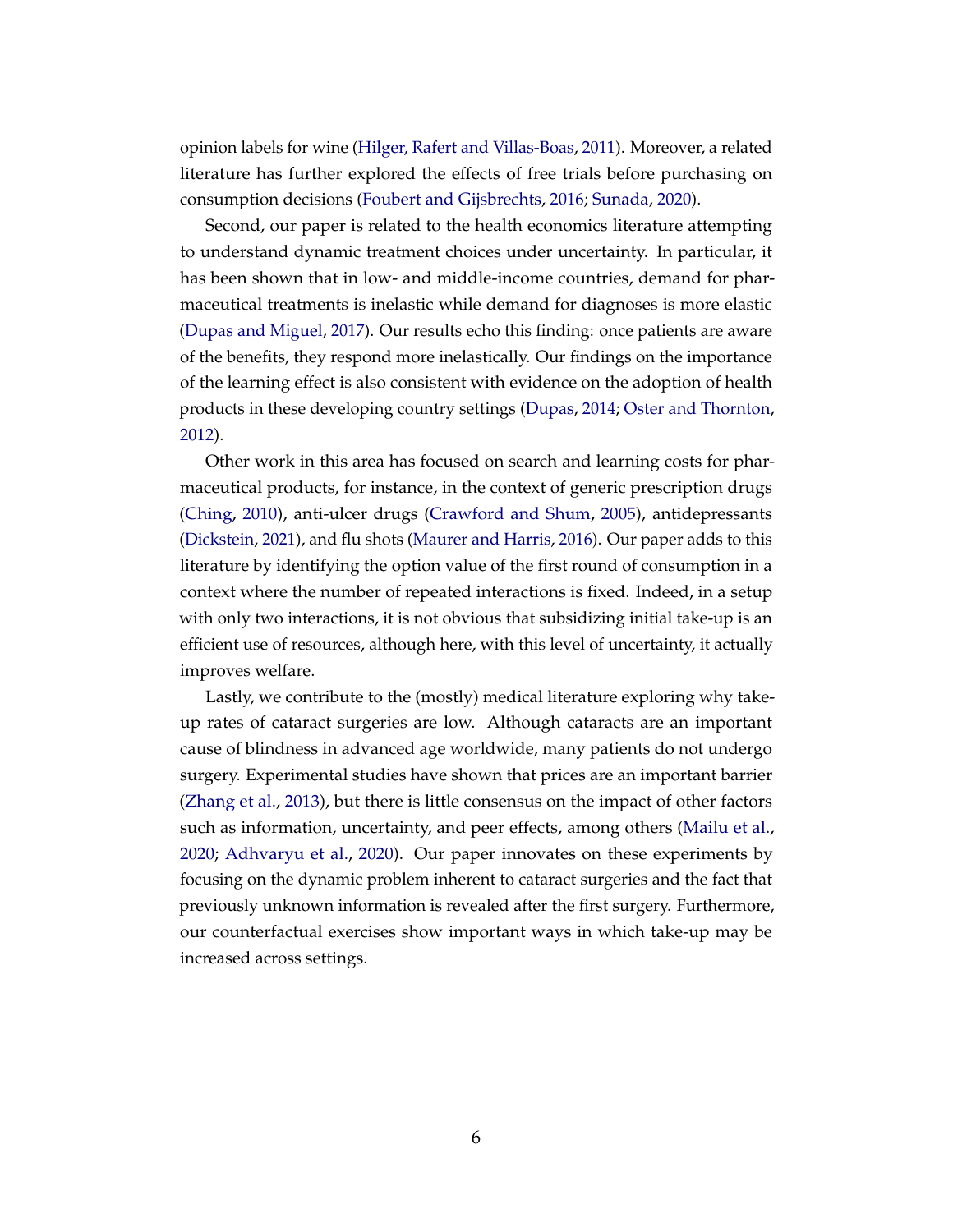# **2 Context**

The healthcare system in Mexico is a mix between private and public providers [\(OECD,](#page-27-9) [2016\)](#page-27-9). The government supplies healthcare coverage to individuals through its own network of providers. This public system is mostly free of charge, but is plagued by long waiting times and heterogenous quality. Alternatively, patients may visit private providers. However, low insurance rates imply that most private services are paid for out-of-pocket. Traditionally, large segments of the population do not have access to private care given their high prices and the lack of health insurance.

Cataracts are a condition where the lens of the eye becomes clouded, leading to important declines in eyesight. Age is the biggest risk factor. According to the National Eye Institute, around 45% of Americans ages 75-79 are affected, as well as over  $60\%$  of those ages 80 and over.<sup>2</sup> Other important risk factors include obesity, high blood pressure, and diabetes. While early symptoms may improve with glasses, advanced cataracts require surgery to replace the lens with an artificial one. The main product characteristic of these surgeries is the method used, which is either phacoemulsification or small incision surgery.<sup>3</sup> Surgery products are also differentiated by the type of artificial lens introduced in the eye.

Estimates suggest that 30-40% of individuals in Mexico have cataracts, with  $350,000$  new cases per year.<sup>4</sup> With diabetes cases on the rise, cataract rates in non-elderly populations are increasing as well.<sup>5</sup> Although cataract surgery is covered by the public healthcare system, long waiting times hamper timely access to treatment.<sup>6</sup> Furthermore, clinical guidelines in the public sector only allow cataract surgery once the patient's eyesight is severely deteriorated, at a much higher threshold of vision loss than the standard of care in developed nations, like the US.<sup>7</sup> In the private market, recommendations for surgery follow

<sup>4</sup>See [excelsior.com.mx](https://www.excelsior.com.mx/nacional/cataratas-afectan-a-cuatro-de-cada-10-problema-aumentara-en-mexico/1315036), last accessed Sep. 2, 2020.

<sup>&</sup>lt;sup>2</sup>See [nei.nih.gov](https://www.nei.nih.gov/learn-about-eye-health/resources-for-health-educators/eye-health-data-and-statistics/cataract-data-and-statistics), last accessed Sep. 1, 2020. In this paper, urls are truncated, but their hyperlinks are not.

 $3$ Most surgeries nowadays use phacoemulsification, whereby the eye's internal lens is emulsified and vacuumed out of the eye. Alternatively, the doctor may make a series of small incisions to remove the lens. An artificial lens, made of various materials, is then placed in the eye.

<sup>&</sup>lt;sup>5</sup>Recent estimates from public providers suggest that 15 to 20% of young adults are affected by cataracts in Mexico. See [imss.gob.mx](http://www.imss.gob.mx/prensa/archivo/202006/370), last accessed Jan. 11, 2021.

 $6$ According to information from our partner firm, patients in the public system wait ten months on average for cataract surgery after diagnosis.

<sup>&</sup>lt;sup>7</sup>Clinical guidelines from the largest public provider in Mexico (IMSS) state that surgery is required once a patient "has difficulty performing daily activities such as recognizing familiar faces, has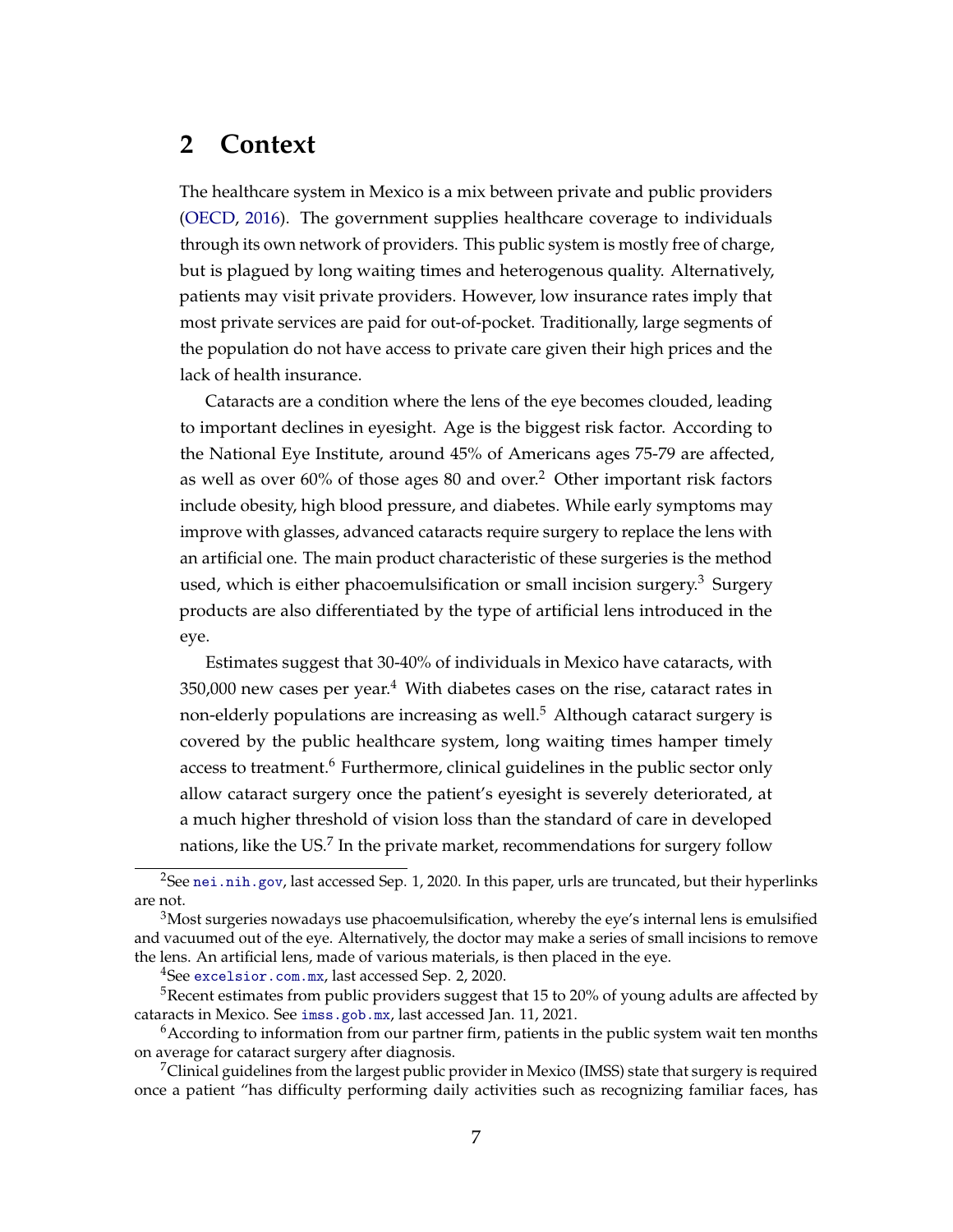international standards, but surgical treatment costs on average between 1,300 and 1,500 USD per eye, equivalent to 64-77% of the median monthly household income in the Mexico City metropolitan area (ENIGH 2018).<sup>8</sup>

Our partner firm is a large private provider of ocular healthcare based in the Mexico City metropolitan area that opened to the public in 2011. The firm provides various eye care servicies such as regular check-ups, eye exams, lab analyses, surgery, and an optical store. Eye care clinics are spread out over 20 locations, with a main clinic in downtown Mexico City, where a majority of surgical interventions are carried out. The firm specializes in diagnosing and operating cataracts, with a target population made up of mostly lower-income patients.

Patients at our partner firm are diagnosed with cataracts by ophthalmologists based on eye exams and lab analyses, some of which are conducted by optometrists.<sup>9</sup> Each eye is assigned a cataract score ranging from zero (no cataracts) to six (severe cataracts). Surgery is generally recommended for patients with a score of three or higher, signifying blurry eyesight. Once a patient has been diagnosed by the physician and surgery has been chosen as the recommended treatment, patients are referred to a sales agent at the clinic. Agents are assigned based on availability, although it is likely that a returning patient is assigned the same agent as before. The sales agent then generates a price quote for the patient based on various factors, such as patient and surgery characteristics, available discounts, and a certain degree of discretion.<sup>10</sup> If the patient chooses to go forward with the surgery, payment plans are discussed and a date is set.<sup>11</sup> Impor-

reduced mobility, and/or is unable to work and live independently". These guidelines also recognize that this standard is very different from others, such as the UK's NHS (which considers surgery once the patient's vision is blurry or opaque), and that the private market in Mexico may fill this void for patients whose eyesight is not as deteriorated, conditional on their payment capabilities. See [imss.gob.mx](https://www.imss.gob.mx/sites/all/statics/guiasclinicas/192GER.pdf), last accessed Jan. 11, 2021.

<sup>&</sup>lt;sup>8</sup>These quotes are based on posted prices on websites of the most common eye care clinics in Mexico City. Since surgeries are paid mostly out-of-pocket, we were unable to find any systematic statistics on the price of cataract surgeries. However, conversations with our partner firm suggest that these estimates are correct.

 $9^9$ For clarity, throughout the paper we use the term "physician" or "doctor" to refer to the ophthalmologist. The diagnosing physician may or may not coincide with the doctor performing the surgery.

 $10$ Sales agents may offer discounts based on a menu of options that changes over time. However, agents' commission is based on the sale price, creating an incentive to avoid using the discounts if possible. Ophthalmologists do not have discretion over prices. At most, they may make a note on whether the patient is ineligible for certain options or characteristics of the surgery.

 $11$ Patients may be required to make a small down payment in order to schedule the surgery. The firm may also provide interest-free credit by allowing patients to pay over various installments, although the full cost must be covered by the day of the surgery.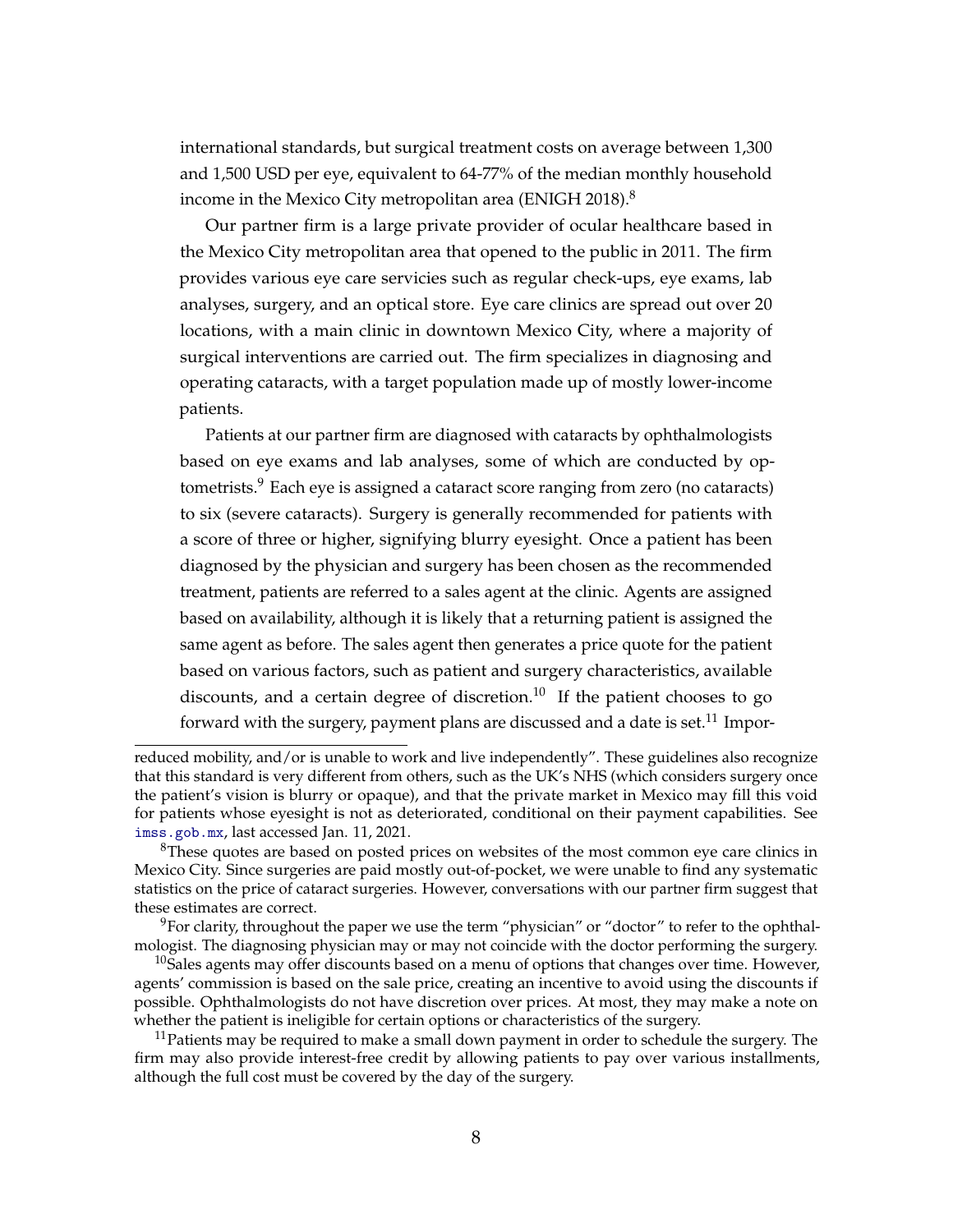tantly, surgeries are sold as a single-eye product, requiring patients to schedule each surgery independently. Price quotes also correspond only to surgery on one eye, and patients only schedule and pay for surgeries consecutively. On average, patients who undergo both surgeries do so within three months of each other.

## **3 Data**

We obtained anonymized patient-level data directly from our partner firm spanning all patient visits from 2018 and 2019. We restrict our attention to new patients in 2018, allowing us to observe repeated interactions with the firm over a span of at least one year. The data contain some observable patient characteristics (namely, age, gender, health insurance status, and zip code) as well as details from all patient visits. For each visit, we observe the service provided by our partner firm, any diagnoses made, and all price quotes generated by sales agents for different services. Physician and sales agent identifiers are included throughout. This effectively allows us to observe what patients are doing at the firm in each visit and which products were offered to them, at what price, and whether a purchase was made. Observations are therefore at the patient-visit-product level, regardless of whether the product was actually bought.

We focus our attention on patient-visit-product observations related to cataract diagnoses and surgery products with non-missing or duplicated information. We exclude a small number of patients that had three cataract surgeries over this period, cataract surgeries that were not catalogued as either phacoemulsification or small incision surgery, and pro-bono surgeries for which patients were not billed. Overall, we are left with a sample of 4,077 patients and a total of 4,911 patient-quote observations. Table [1](#page-9-0) shows summary statistics of ocular health measures for patients in our sample and those not included. As expected, eyesight measures—particularly, those related to cataracts—are worse among patients in our sample. These patients are also older, less likely to be privately insured, more likely to have access to public healthcare, and more likely to lack access to any type of healthcare. Table [2](#page-10-0) breaks down the sample by whether the quote corresponds to the first or second surgery, as well as by total number of surgeries observed for the patient during the sample period.

In our data, cataracts in each eye are measured by ophthalmologists on a zero to six scale, where zero denotes no cataracts and six is the highest level of cataract risk. If cataracts were not reevaluated on a particular visit, we assign the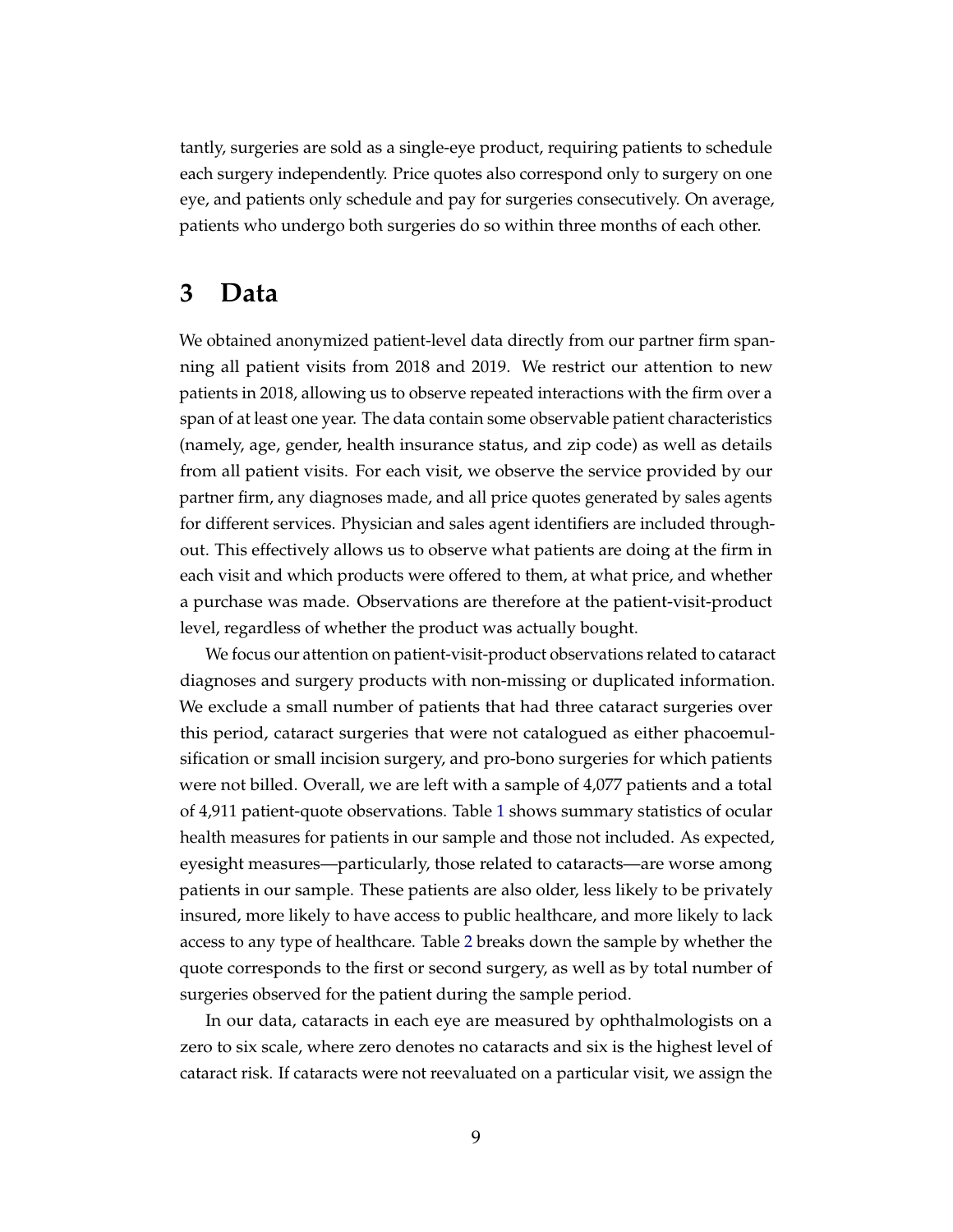<span id="page-9-0"></span>

|                                 | Cataract<br>patients | Non-cataract<br>patients | Difference             |
|---------------------------------|----------------------|--------------------------|------------------------|
| Has a surgery                   | 0.807<br>(.395)      | 0<br>(0)                 |                        |
| Age                             | 69.194               | 45.215                   | $-23.979***$           |
|                                 | (12.257)             | (19.836)                 | (0.318)                |
| Female                          | 0.608                | 0.606                    | $-0.002$               |
|                                 | (0.488)              | (0.489)                  | (0.008)                |
| Has private insurance           | 0.073                | 0.174                    | $0.101***$             |
| Has access to public healthcare | (0.260)<br>0.216     | (0.379)<br>0.165         | (0.006)<br>$-0.051***$ |
| Lacks access to any healthcare  | (0.412)<br>0.720     | (0.371)<br>0.684         | (0.006)<br>$-0.036***$ |
| RE cataract score               | (0.449)<br>2.669     | (0.465)<br>0.329         | (0.008)<br>$-2.340***$ |
|                                 | (1.605)              | (0.895)                  | (0.015)                |
| LE cataract score               | 2.628                | 0.332                    | $-2.297***$            |
|                                 | (1.612)              | (0.901)                  | (0.016)                |
| RE max. cataract score          | 3.048                | 0.395                    | $-2.653***$            |
|                                 | (1.585)              | (0.987)                  | (0.017)                |
| LE max. cataract score          | 3.008                | 0.397                    | $-2.611***$            |
|                                 | (1.593)              | (0.996)                  | (0.017)                |
| RE far visual acuity            | 254.731              | 106.094                  | $-148.637***$          |
|                                 | (710.901)            | (382.128)                | (7.742)                |
| LE far visual acuity            | 250.026              | 105.552                  | $-144.474***$          |
| RE near visual acuity           | (808.543)<br>0.416   | (392.828)<br>0.433       | (7.946)<br>0.018       |
|                                 | (0.761)              | (0.680)                  | (0.011)                |
| LE near visual acuity           | 0.418                | 0.432                    | 0.014                  |
|                                 | (0.763)              | (0.680)                  | (0.011)                |
| RE amblyopia                    | 0.034                | 0.010                    | $-0.024***$            |
|                                 | (0.182)              | (0.099)                  | (0.002)                |
| LE amblyopia                    | 0.031                | 0.010                    | $-0.021***$            |
|                                 | (0.173)              | (0.098)                  | (0.002)                |
| RE anisometropia                | 0.012                | 0.002                    | $-0.009***$            |
|                                 | (0.107)              | (0.048)                  | (0.001)                |
| LE anisometropia                | 0.011<br>(0.104)     | 0.002<br>(0.049)         | $-0.009***$<br>(0.001) |
| RE astigmatism                  | 0.617                | 0.516                    | $-0.101***$            |
|                                 | (0.486)              | (0.500)                  | (0.008)                |
| LE astigmatism                  | 0.609                | 0.516                    | $-0.093***$            |
|                                 | (0.488)              | (0.500)                  | (0.008)                |
| RE myopia                       | 0.382                | 0.311                    | $-0.072***$            |
|                                 | (0.486)              | (0.463)                  | (0.008)                |
| LE myopia                       | 0.370                | 0.308                    | $-0.062***$            |
|                                 | (0.483)              | (0.462)                  | (0.007)                |
| RE presbyopia                   | 0.345<br>(0.475)     | 0.196<br>(0.397)         | $-0.148***$<br>(0.007) |
| LE presbyopia                   | 0.339                | 0.196                    | $-0.143***$            |
|                                 | (0.473)              | (0.397)                  | (0.007)                |
| RE hypermetropia                | 0.229                | 0.180                    | $-0.049***$            |
|                                 | (0.420)              | (0.384)                  | (0.006)                |
| LE hypermetropia                | 0.249                | 0.180                    | $-0.069***$            |
|                                 | (0.432)              | (0.384)                  | (0.006)                |
| RE emmetropia                   | 0.007                | 0.022                    | $0.015***$             |
|                                 | (0.084)              | (0.146)                  | (0.002)                |
| LE emmetropia                   | 0.006                | 0.022                    | $0.016***$             |
|                                 | (0.077)              | (0.145)                  | (0.002)                |
| Observations                    | 4,077                | 60,121                   | 64,198                 |

#### TABLE 1: Patient summary statistics

Notes: This table shows patient characteristics for those within our sample (having at least one cataract-related visit) and those not in our sample. Means shown with standard errors in parentheses. Stars in the last column report a difference in means test. RE and LE denote "right eye" and "left eye". The cataract score is based on a 0-6 classification. The maximum score is the largest value observed during the study period. In some patients with severe problems, visual acuity may not be measurable under the standard methods. In those cases, alternative methods (not reported) are used. \*\*\* p<0.01, \*\* p<0.05, \* p<0.1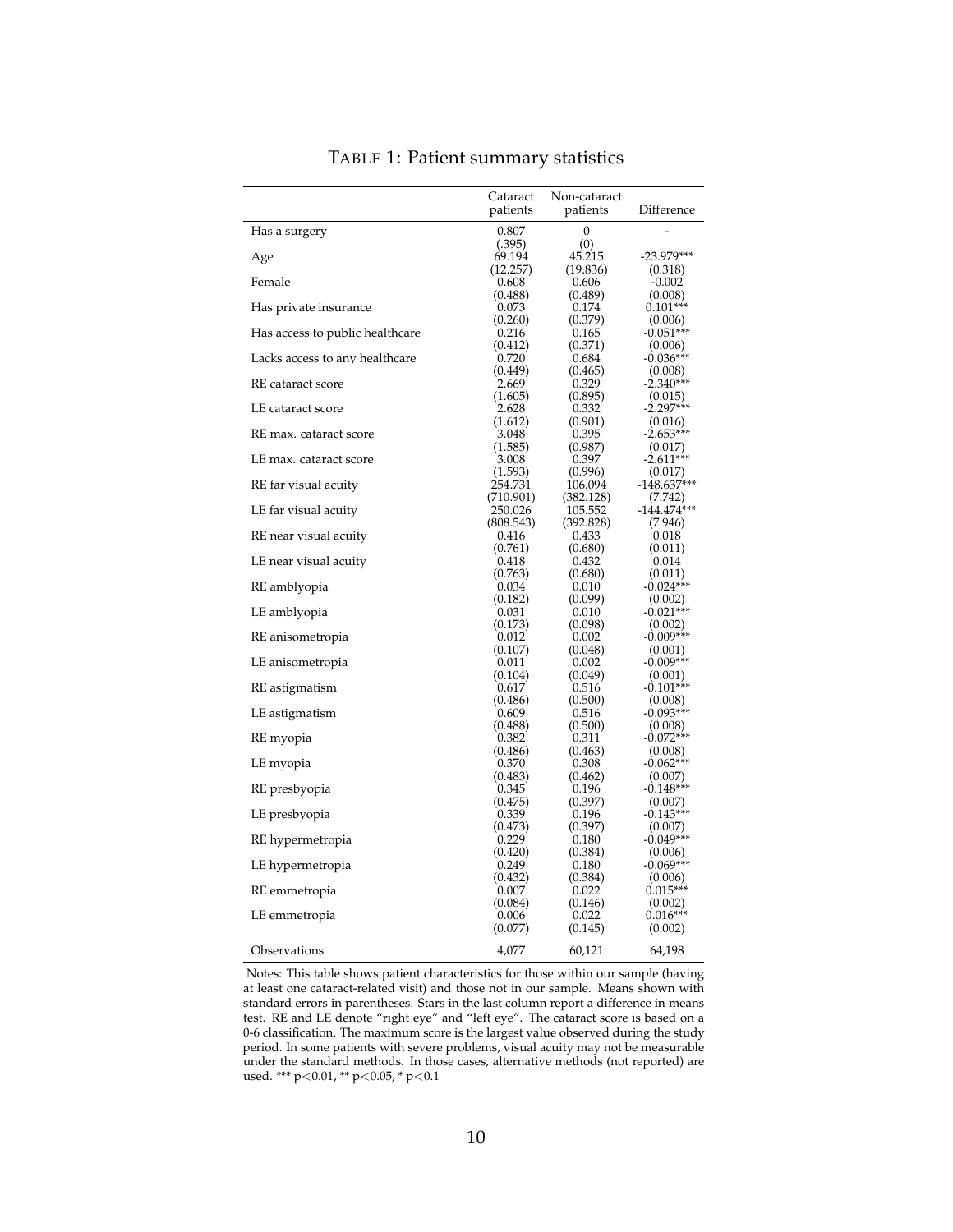|                                                                                          |                       | Number of surgery |                         |  |
|------------------------------------------------------------------------------------------|-----------------------|-------------------|-------------------------|--|
|                                                                                          | 1st                   | 2 <sub>nd</sub>   | Total                   |  |
| Patients with zero surgeries<br>Patients with one surgery<br>Patients with two surgeries | 1,480<br>1,981<br>679 | 93<br>678         | 1,480<br>2,074<br>1,357 |  |
| Total                                                                                    | 4,140                 | 771               | 4.911                   |  |

#### <span id="page-10-0"></span>TABLE 2: Price quotes by number of surgery and patient outcomes

Notes: This table shows number of observations by whether the quote corresponds to the first or second surgery, and by type of patient based on the number of surgeries eventually purchased in the sample period.

cataract score from the patient's previous visit. For each price quote, we observe whether the surgery method is phacoemulsification or small incision cataract surgery. Phacoemulsification is more expensive and also more common (67% of surgery quotes in our sample). However, patient outcomes and complication rates are similar across both methods [\(Gogate et al.,](#page-26-11) [2005;](#page-26-11) [Riaz, de Silva and](#page-27-10) [Evans,](#page-27-10) [2013\)](#page-27-10). We also observe another quality-related characteristic referring to the type of lens.<sup>12</sup> The firm also offers a three-tier service based on additional services (e.g., lab work) and amenities provided.<sup>13</sup> Lastly, we observe whether the patient bought the surgery offered by the sales agent in the price quote. We assume that all patients that are candidates for a cataract surgery receive at least a first price quote from the sales agent.

Table [3](#page-11-0) shows summary statistics at the patient-quote level. The first panel distinguishes between phacoemulsification and small incision quotes. As noted above, phacoemulsification is about 70% more expensive than small incision. It is also associated with slightly less severe cataract scores, younger patients, and more likely to be privately insured (which in turn may signal a higher socioeconomic status). The remaining panels in Table [3](#page-11-0) further break down statistics by type of lens and amenities for each surgery.

# **4 Model**

As an overview, we model a forward-looking consumer who has to decide whether to undergo surgery in each of her eyes, conditional on her current

<sup>&</sup>lt;sup>12</sup>Our partner firm has three main lens products (Aurofold, Aurolab, Aurovue) as well as a standard option. Patients with small incision surgeries are only fitted with the standard lens, while all four options are available for phacoemulsification.

 $13$ These categories are basic, standard, and platinum. Patients with small incision surgeries are not eligible for platinum service, while all three tiers are available for phacoemulsification.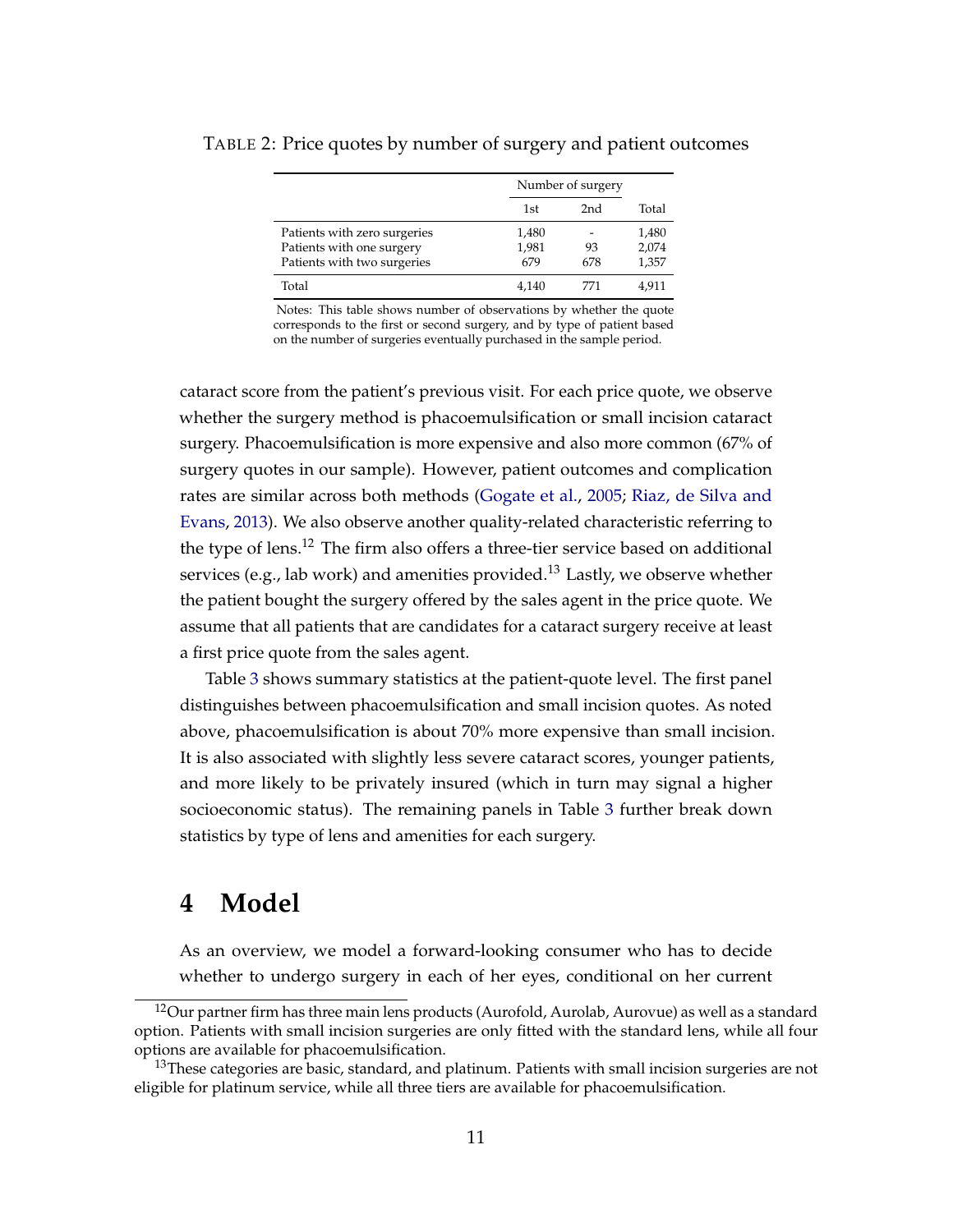<span id="page-11-0"></span>

|                                 | <b>SICS</b>                          | Phaco.                               | Diff.                                |                                     |                                     |  |
|---------------------------------|--------------------------------------|--------------------------------------|--------------------------------------|-------------------------------------|-------------------------------------|--|
| Age                             | 70.997                               | 68.414                               | $-2.584***$                          |                                     |                                     |  |
| Female                          | (11.022)<br>0.611                    | (12.659)<br>0.610                    | (0.373)<br>$-0.001$                  |                                     |                                     |  |
| Has private insurance           | (0.488)<br>0.055                     | (0.488)<br>0.080                     | (0.015)<br>$0.024***$                |                                     |                                     |  |
|                                 | (0.229)                              | (0.271)                              | (0.008)                              |                                     |                                     |  |
| Has access to public healthcare | 0.249<br>(0.433)                     | 0.200<br>(0.400)                     | $-0.049***$<br>(0.012)               |                                     |                                     |  |
| Lacks access to any healthcare  | 0.707                                | 0.728                                | 0.021                                |                                     |                                     |  |
| RE cataract score               | (0.455)<br>2.709                     | (0.445)<br>2.383                     | (0.014)<br>$-0.326***$               |                                     |                                     |  |
| LE cataract score               | (1.677)                              | (1.703)                              | (0.051)<br>$-0.371***$               |                                     |                                     |  |
|                                 | 2.770<br>(1.676)                     | 2.400<br>(1.655)                     | (0.050)                              |                                     |                                     |  |
| Price (MXN)                     | 8,996.588<br>(2,928.356)             | 15,405.345<br>(5,468.127)            | 6,408.757***<br>(144.953)            |                                     |                                     |  |
| Observations                    | 1,625                                | 3,286                                | 4,911                                |                                     |                                     |  |
|                                 | Phacoemulsification<br><b>SICS</b>   |                                      |                                      |                                     |                                     |  |
|                                 | Aurofold                             | Aurolab                              | Aurovue                              | Standard                            | Standard                            |  |
| Age                             | 69.421                               | 70.084                               | 68.347                               | 65.648                              | 70.997                              |  |
| Female                          | (11.958)<br>0.645                    | (11.902)<br>0.603                    | (12.982)<br>0.616                    | (13.360)<br>0.574                   | (11.022)<br>0.611                   |  |
| Has private insurance           | (0.479)<br>0.055                     | (0.490)<br>0.077                     | (0.487)<br>0.058                     | (0.495)<br>0.130                    | (0.488)<br>0.055                    |  |
|                                 | (0.228)                              | (0.267)                              | (0.234)                              | (0.336)                             | (0.229)                             |  |
| Has access to public healthcare | 0.310<br>(0.463)                     | 0.165<br>(0.371)                     | 0.166<br>(0.372)                     | 0.161<br>(0.368)                    | 0.249<br>(0.433)                    |  |
| Lacks access to any healthcare  | 0.642                                | 0.762                                | 0.783                                | 0.723                               | 0.707                               |  |
| RE cataract score               | (0.480)<br>2.429                     | (0.426)<br>2.408                     | (0.412)<br>2.409                     | (0.448)<br>2.282                    | (0.455)<br>2.709                    |  |
| LE cataract score               | (1.760)<br>2.408                     | (1.638)<br>2.482                     | (1.692)<br>2.404                     | (1.723)<br>2.297                    | (1.677)<br>2.770                    |  |
|                                 | (1.648)                              | (1.666)                              | (1.665)                              | (1.636)                             | (1.676)                             |  |
| Price (MXN)                     | 13,523.421<br>(3,853.602)            | 12,122.091<br>(2,289.257)            | 16,206.829<br>(3,514.546)            | 20,108.133<br>(7,209.785)           | 8,996.588<br>(2,928.356)            |  |
| Observations                    | 816                                  | 868                                  | 807                                  | 795                                 | 1,625                               |  |
|                                 | Phacoemulsification                  |                                      |                                      | <b>SICS</b>                         |                                     |  |
|                                 | Basic                                | Platinum                             | Standard                             | <b>Basic</b>                        | Standard                            |  |
| Age                             | 67.837                               | 68.691                               | 68.520                               | 71.319                              | 70.873                              |  |
| Female                          | (12.921)<br>0.637                    | (12.467)<br>0.591                    | (12.707)<br>0.613                    | (10.422)<br>0.587                   | (11.248)<br>0.620                   |  |
| Has private insurance           | (0.481)<br>0.057                     | (0.492)<br>0.083                     | (0.487)<br>0.096                     | (0.493)<br>0.051                    | (0.486)<br>0.057                    |  |
|                                 | (0.232)                              | (0.276)                              | (0.294)                              | (0.220)                             | (0.232)                             |  |
| Has access to public healthcare | 0.307<br>(0.461)                     | 0.145<br>(0.353)                     | 0.187<br>(0.390)                     | 0.329<br>(0.470)                    | 0.219<br>(0.414)                    |  |
| Lacks access to any healthcare  | 0.649<br>(0.478)                     | 0.777<br>(0.416)                     | 0.724<br>(0.447)                     | 0.644<br>(0.479)                    | 0.731<br>(0.444)                    |  |
| RE cataract score               | 2.120<br>(1.772)                     | 2.401<br>(1.661)                     | 2.598<br>(1.672)                     | 2.551<br>(1.767)                    | 2.769<br>(1.639)                    |  |
| LE cataract score               | 2.235                                | 2.429                                | 2.507                                | 2.627                               | 2.826                               |  |
| Price (MXN)                     | (1.723)<br>13,564.293<br>(4,167.958) | (1.654)<br>14,755.570<br>(4,826.679) | (1.579)<br>18,134.650<br>(6,378.340) | (1.789)<br>8,401.870<br>(1,731.428) | (1.628)<br>9,224.353<br>(3,244.716) |  |
| Observations                    | 874                                  | 1,472                                | 940                                  | 450                                 | 1,175                               |  |

TABLE 3: Summary statistics by type of surgical product

Notes: This table shows summary statistics by type of product offered in each quote. Observations are at the patient-quote level. Phacoemulsification and SICS (small incision cataract surgery) refer to the method used by the surgeon. The third column in the first panel shows a difference in means test; \*\*\* p<0.01, \*\* p<0.05, \* p<0.1 The second panel shows different types of artificial lenses. The last panel shows different levels of service (amenities) offered by our partner firm. During this period, 1 USD = 19.22 MXN.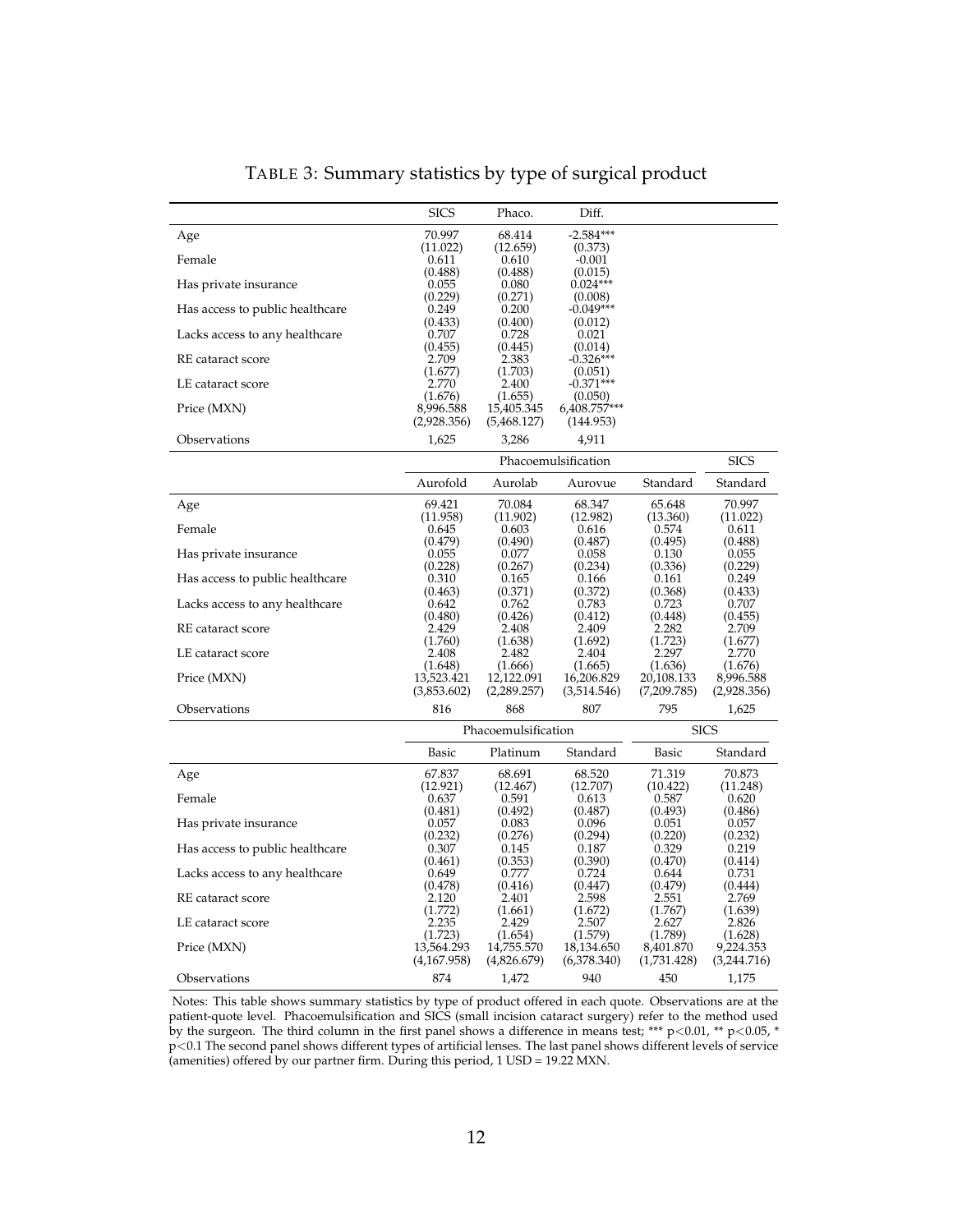information set. For the first eye, the outcome of the surgery has an uncertain component, from the consumer's point of view. We assume the consumer has perfect foresight about prices and the rest of the characteristics of the surgery. The first eye is always chosen by nature as the eye with the worst cataract score. After the consumer has had a surgery for the first eye, the outcome is no longer uncertain, because the consumer learns from the experience. Moreover, the consumer knows that information is revealed after the first surgery, which implies an option value from it.

#### <span id="page-12-0"></span>**4.1 Forward-looking consumer**

A forward-looking consumer takes into account that the first surgery reveals information about the second one. Let *i* index consumers. We represent the uncertain outcome of a surgery with *α<sup>i</sup>* , an iid random shock. In particular, the variance of *α<sup>i</sup>* is a measure of the size of uncertainty that consumer *i* is facing. We allow for consumer heterogeneity in such measure.

Let  $x_{i1}$  and  $x_{i2}$  be patient and surgery characteristics, which are known in advance, and let shocks  $\varepsilon_{i1}$ ,  $\varepsilon_{i2}$  be iid standard normal. Let  $y_{it} = 1$  {*i* operates eye *t*}, for surgeries  $t = 1, 2$ .

The timing is as follows:

- 1. Consumer *i* observes *εi*1.
- 2. *i* decides to operate eye 1 or not.
	- (a) If  $y_{i1} = 0$ , utility is 0. Game ends.
	- (b) If  $y_{i1} = 1$ , nature draws  $\alpha_i$  from a distribution  $G_i$  and  $\varepsilon_{i2}$ .
- 3. *i* observes  $\alpha_i$  and  $\varepsilon_{i2}$ .

4. *i* decides to operate 2 or not.

- (a) If  $y_{i2} = 0$ , utility is  $\alpha_i + \beta' x_{i1} + \varepsilon_{i1}$ . Game ends.
- (b) If  $y_{i2} = 1$ , utility is  $\alpha_i + \beta' x_{i1} + \varepsilon_{i1} + \alpha_i + \beta' x_{i2} + \varepsilon_{i2}$ . Game ends.

Define  $u_{it} \equiv \alpha_i + \beta' x_{it} + \varepsilon_{it}$ , for  $t = 1, 2$ . An implicit outside option is valued at zero.

We proceed by backward induction. The consumer decides to get the second surgery if and only if

$$
u_{i2}=\alpha_i+\beta'x_{i2}+\varepsilon_{i2}>0.
$$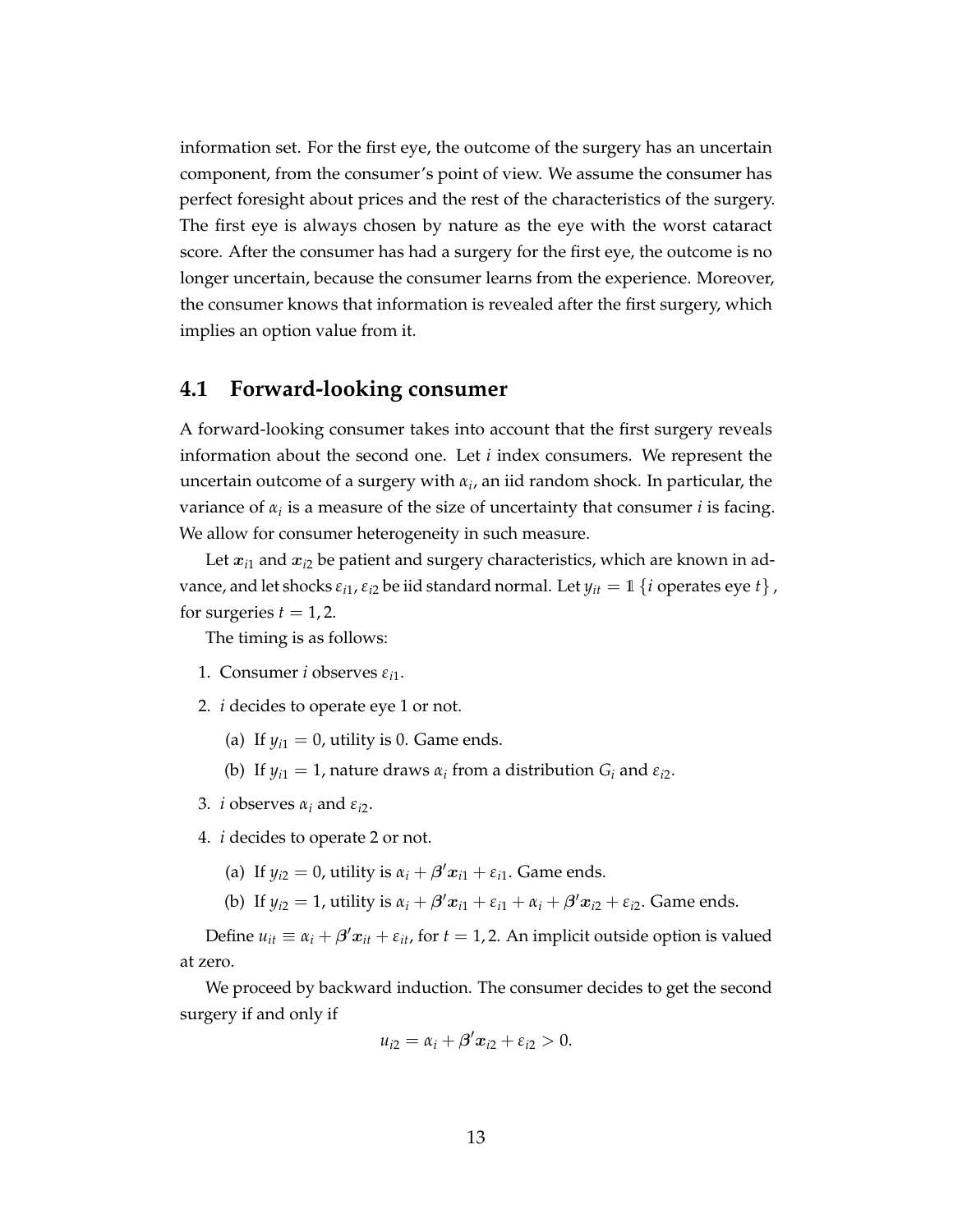Then, the expected utility of the second surgery is

$$
\mathbb{E}[u_{i2}|u_{i2} > 0] = \mathbb{E}[\alpha_i + \beta' x_{i2} + \varepsilon_{i2} | \alpha_i + \beta' x_{i2} + \varepsilon_{i2} > 0]
$$
  
=  $\beta' x_{i2} + \mathbb{E}[\alpha_i + \varepsilon_{i2} | \alpha_i + \beta' x_{i2} + \varepsilon_{i2} > 0],$ 

where the expectations are with respect to  $\alpha_i + \varepsilon_{i2}$ .

Therefore, before the first surgery, after *εi*<sup>1</sup> is known, but before *α<sup>i</sup>* is known, the expected utility of the consumer from the first surgery is

$$
\mathbb{E}_{\alpha_i}[u_{i1} + \mathbb{E}[u_{i2}|u_{i2} > 0]] = \int \alpha_i + \beta' \mathbf{x}_{i1} + \varepsilon_{i1} + \mathbb{E}[u_{i2}|u_{i2} > 0] dG_i(\alpha_i)
$$

where the integration is over the support of *α<sup>i</sup>* .

The consumer chooses the first surgery if and only if

$$
\mathbb{E}_{\alpha_i}[u_{i1} + \mathbb{E}[u_{i2}|u_{i2} > 0]] > 0.
$$

Therefore, the demand for the first surgery is

$$
P[y_{i1} = 1] = P[E_{\alpha_i}[u_{i1} + \mathbb{E}[u_{i2}|u_{i2} > 0]] > 0].
$$

In order to solve analytically for the equilibrium of the model, we make the following simplifying assumption.

<span id="page-13-0"></span>**Assumption 1.**  $\alpha_i$  iid  $\mathcal{N}(\mu_{\alpha,i}, \sigma_{\alpha,i}).$ 

Under assumption [1,](#page-13-0) we can simplify,

$$
\mathbb{E}\left[u_{i2}|u_{i2} > 0\right]
$$
\n
$$
= \beta' x_{i2} + \mu_{\alpha,i} + \sqrt{1 + \sigma_{\alpha,i}^2} \mathbb{E}\left[\frac{\alpha_i + \varepsilon_{i2} - \mu_{\alpha,i}}{\sqrt{1 + \sigma_{\alpha,i}^2}} \middle| \frac{\alpha_i + \varepsilon_{i2} - \mu_{\alpha,i}}{\sqrt{1 + \sigma_{\alpha,i}^2}} \right] \sim \frac{\beta' x_{i2} + \mu_{\alpha,i}}{\sqrt{1 + \sigma_{\alpha,i}^2}} \right],
$$
\n
$$
= \beta' x_{i2} + \mu_{\alpha,i} + \sqrt{1 + \sigma_{\alpha,i}^2} \lambda \left(\frac{\beta' x_{i2} + \mu_{\alpha,i}}{\sqrt{1 + \sigma_{\alpha,i}^2}}\right),
$$
\n(1)

where  $\lambda$  is the inverse Mills ratio:  $\lambda(z) \equiv \phi(z)/\Phi(z)$ , with  $\phi$  and  $\Phi$  the pdf and cdf of a standard normal.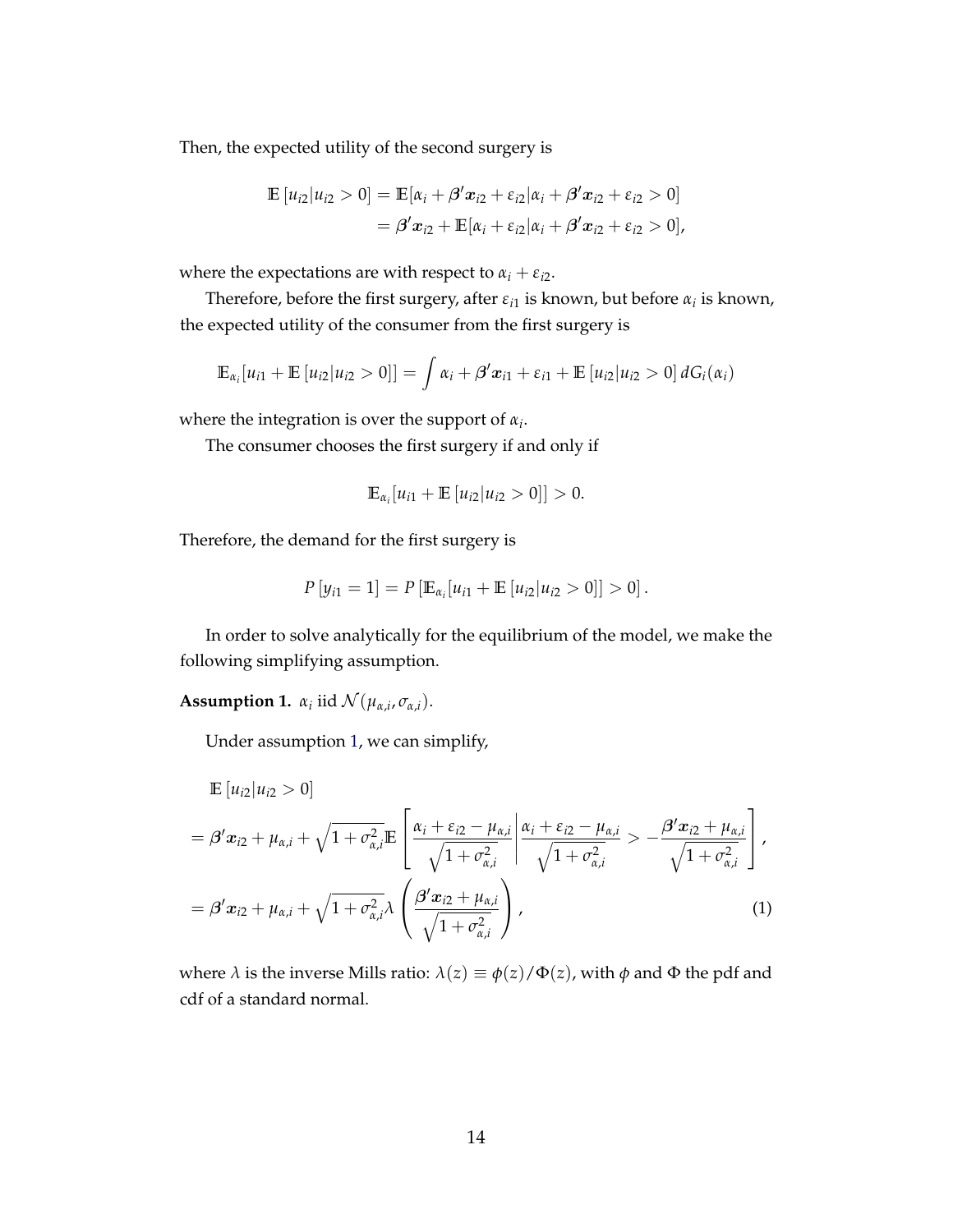Then,

$$
\mathbb{E}_{\alpha_i}[u_{i1} + \mathbb{E}[u_{i2}|u_{i2} > 0]]
$$
\n
$$
= \int \alpha_i + \beta' x_{i1} + \varepsilon_{i1} + \beta' x_{i2} + \mu_{\alpha,i} + \sqrt{1 + \sigma_{\alpha,i}^2} \lambda \left( \frac{\beta' x_{i2} + \mu_{\alpha,i}}{\sqrt{1 + \sigma_{\alpha,i}^2}} \right) dG_i(\alpha_i)
$$
\n
$$
= \mu_{\alpha,i} + \beta' x_{i1} + \varepsilon_{i1} + \beta' x_{i2} + \mu_{\alpha,i} + \sqrt{1 + \sigma_{\alpha,i}^2} \lambda \left( \frac{\beta' x_{i2} + \mu_{\alpha,i}}{\sqrt{1 + \sigma_{\alpha,i}^2}} \right), \qquad (2)
$$

and,

$$
P[y_{i1} = 1] = P\left[\mu_{\alpha,i} + \beta' x_{i1} + \varepsilon_{i1} + \beta' x_{i2} + \mu_{\alpha,i} + \sqrt{1 + \sigma_{\alpha,i}^2} \lambda \left(\frac{\beta' x_{i2} + \mu_{\alpha,i}}{\sqrt{1 + \sigma_{\alpha,i}^2}}\right) > 0\right]
$$
  
\n
$$
= P\left[\mu_{\alpha,i} + \beta' x_{i1} + \beta' x_{i2} + \mu_{\alpha,i} + \sqrt{1 + \sigma_{\alpha,i}^2} \lambda \left(\frac{\beta' x_{i2} + \mu_{\alpha,i}}{\sqrt{1 + \sigma_{\alpha,i}^2}}\right) > -\varepsilon_{i1}\right]
$$
  
\n
$$
= \Phi\left[\mu_{\alpha,i} + \beta' x_{i1} + \beta' x_{i2} + \mu_{\alpha,i} + \sqrt{1 + \sigma_{\alpha,i}^2} \lambda \left(\frac{\beta' x_{i2} + \mu_{\alpha,i}}{\sqrt{1 + \sigma_{\alpha,i}^2}}\right)\right].
$$
  
\n(3)

Also, once  $\alpha_i$  is known to the consumer, the demand for the second surgery is

<span id="page-14-0"></span>
$$
P[y_{i2} = 1] = P[y_{i2} = 1, y_{i1} = 1] + P[y_{i2} = 1, y_{i1} = 0],
$$
  
= 
$$
P[y_{i2} = 1|y_{i1} = 1] P[y_{i1} = 1] + 0,
$$

and

<span id="page-14-1"></span>
$$
P[y_{i2} = 1 | y_{i1} = 1] = P[\alpha_i + \beta' x_{i2} + \varepsilon_{i2} > 0 | y_{i1} = 1]
$$
  
=  $\Phi\left(\frac{\mu_{\alpha,i} + \beta' x_{i2}}{\sqrt{1 + \sigma_{\alpha,i}^2}}\right).$  (4)

From [\(3\)](#page-14-0) and [\(4\)](#page-14-1), we can see that if we assume  $\mu_{\alpha,i} = \mu_{\alpha} \ \forall i$ , then,  $\mu_{\alpha}$  is not separately identified from the constant. Therefore, we assume:

# <span id="page-14-2"></span>**Assumption 2.**  $\forall i, \mu_{\alpha,i} = 0.$

Note assumption [2](#page-14-2) is consistent with rational expectations.

We further parameterize  $\sigma_{\alpha,i} \equiv \exp(\boldsymbol{\theta}'w_i)$ , where  $w_i$  are some time-invariant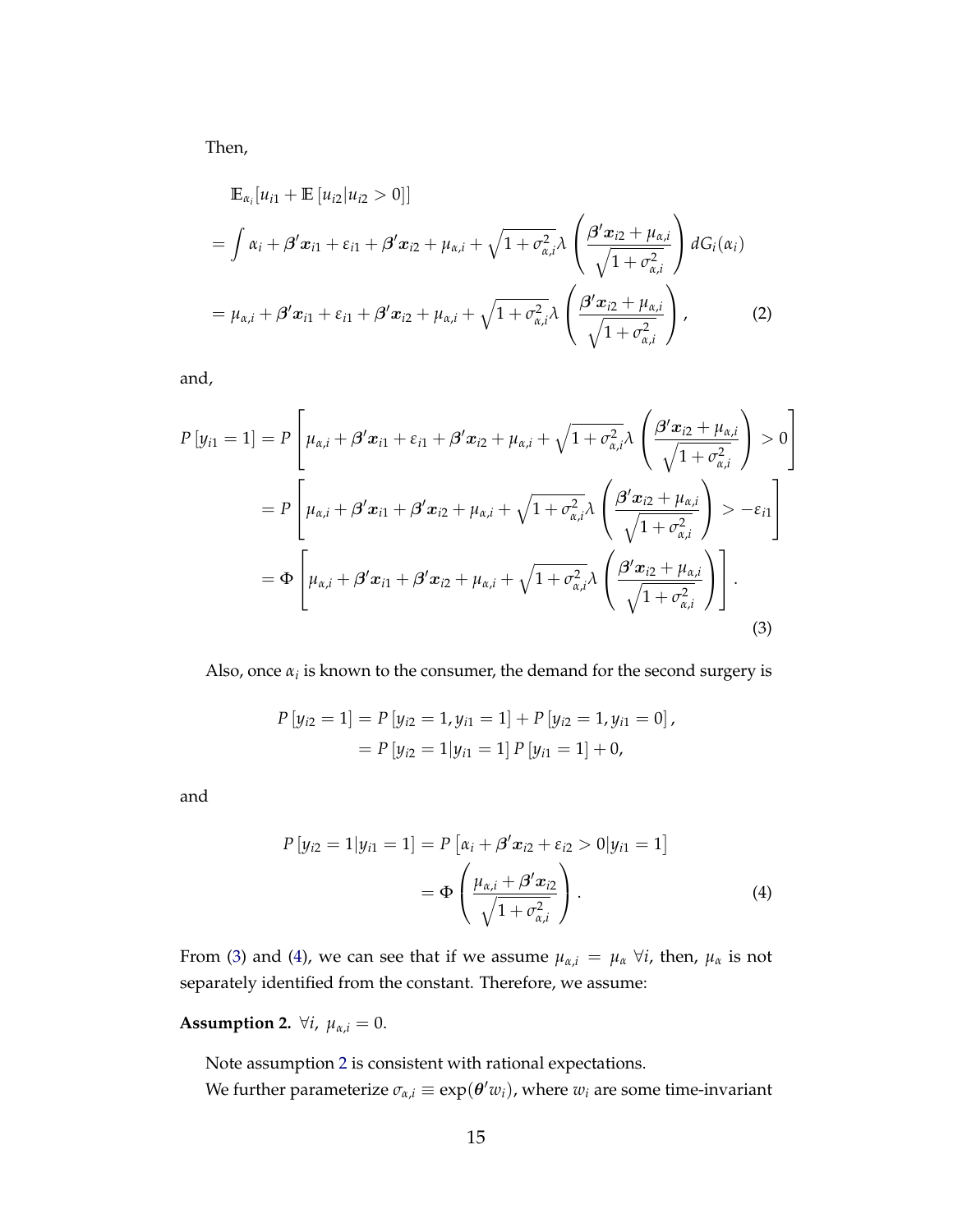patient characteristics, and  $\theta$  is a vector of parameters to be estimated.

Finally, the probability mass function of both operations  $(y_{i1}, y_{i2})$  is

$$
P[y_{i1} = y, y_{i2} = y'] = P[y_{i2} = y'|y_{i1} = y] P[y_{i1} = y],
$$

where  $y, y' = 0$  or 1.

Let  $s_{i1} \equiv P[y_{i1} = 1]$  and  $s_{i2} \equiv P[y_{i2} = 1|y_{i1} = 1]$ .

Then, for each *i* the likelihood of observing  $(y_{i1}, y_{i2})$  is

$$
P[y_{i1} = 0, y_{i2} = 1] = P[y_{i2} = 1|y_{i1} = 0] P[y_{i1} = 0] = 0
$$
  
\n
$$
P[y_{i1} = 0, y_{i2} = 0] = P[y_{i2} = 0|y_{i1} = 0] P[y_{i1} = 0] = 1 - s_{i1}
$$
  
\n
$$
P[y_{i1} = 1, y_{i2} = 0] = P[y_{i2} = 0|y_{i1} = 1] P[y_{i1} = 1] = s_{i1}(1 - s_{i2})
$$
  
\n
$$
P[y_{i1} = 1, y_{i2} = 1] = P[y_{i2} = 1|y_{i1} = 1] P[y_{i1} = 1] = s_{i1}s_{i2}.
$$

Or, equivalently,

$$
s_{i1}^{y_{i1}}(1-s_{i1})^{1-y_{i1}}\left[s_{i2}^{y_{i2}}(1-s_{i2})^{1-y_{i2}}\right]^{y_{i1}}
$$

.

Therefore, the log-likelihood becomes

$$
\ell = \sum_{i=1}^{N} y_{i1} \log s_{i1} + (1 - y_{i1}) \log (1 - s_{i1}) + y_{i1} y_{i2} \log s_{i2} + y_{i1} (1 - y_{i2}) \log (1 - s_{i2}).
$$

which is maximized for  $(\beta, \theta)$ .

## <span id="page-15-0"></span>**4.2 Price endogeneity and control function**

To deal with endogenous prices, we use a control function. We assume:

**Assumption 3.** Shocks can be decomposed as  $\varepsilon = \gamma \rho + \tilde{\varepsilon}$ , where prices  $p \perp \tilde{\varepsilon}$ , and  $\rho$  is correlated with prices, with  $\mathbb{V}[\rho] = 1$ .

Then,

$$
\mathbb{V}\left[\varepsilon\right] = 1 = \gamma^2 + \mathbb{V}\left[\widetilde{\varepsilon}\right] \Rightarrow \mathbb{V}\left[\widetilde{\varepsilon}\right] = 1 - \gamma^2.
$$

Define

$$
\sigma_{\widetilde{\varepsilon}} \equiv \sqrt{1-\gamma^2}.
$$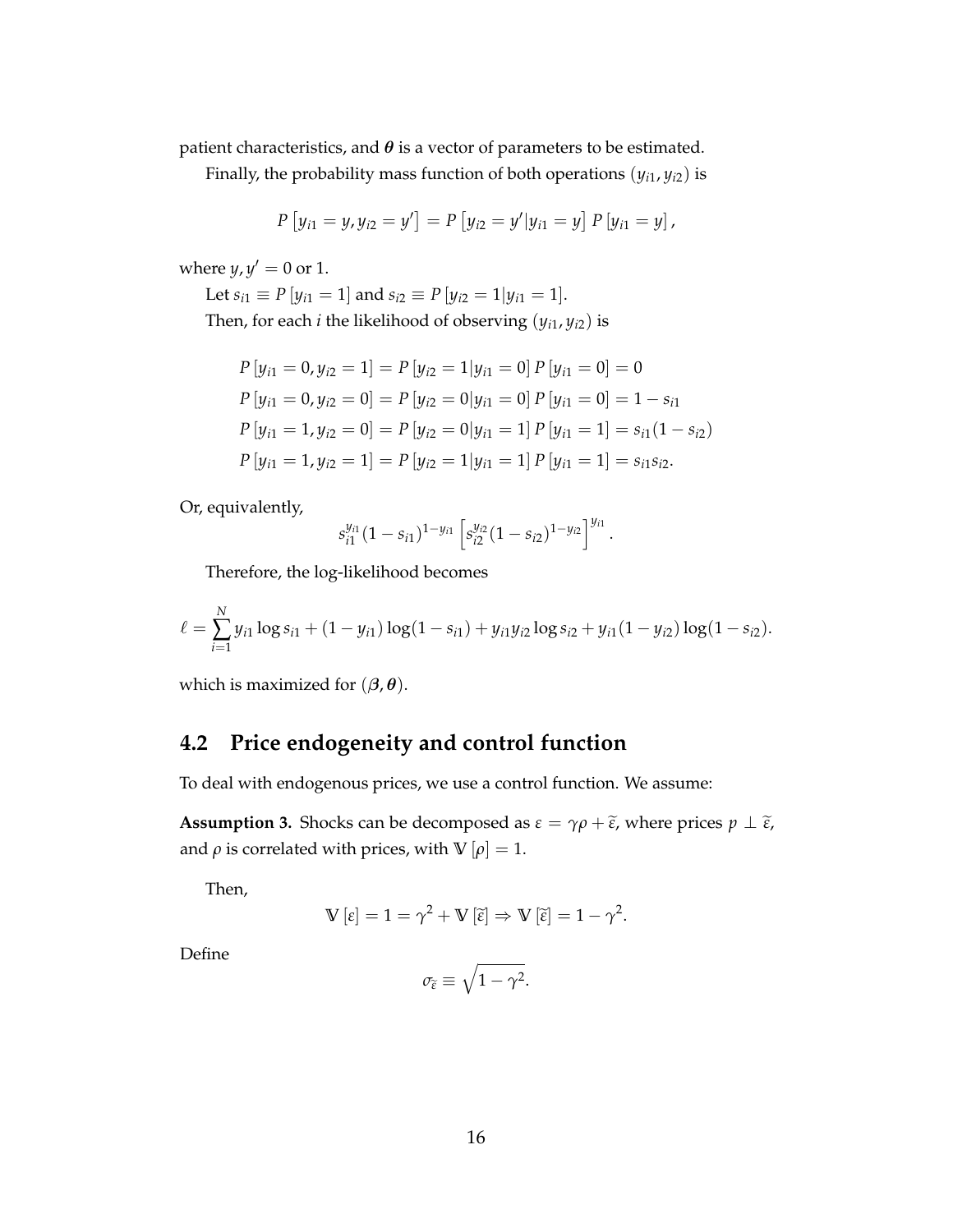Therefore, by decomposing *ε* in the preceding derivations, we have

$$
\mathbb{E}\left[u_{i2}|\alpha_i, u_{i2} > 0\right] = \alpha_i + \beta' x_{i2} + \gamma \rho_{i2} + \mathbb{E}_{\tilde{\epsilon}_{i2}|\alpha_i}[\tilde{\epsilon}_{i2}|\alpha_i + \beta' x_{i2} + \gamma \rho_{i2} + \tilde{\epsilon}_{i2} > 0]
$$
  
=  $\alpha_i + \beta' x_{i2} + \gamma \rho_{i2} + \sigma_{\tilde{\epsilon}} \lambda \left(\frac{\alpha_i + \beta' x_{i2} + \gamma \rho_{i2}}{\sigma_{\tilde{\epsilon}}}\right).$ 

Then,

$$
P[y_{i1} = 1] = P\left[\int \alpha_i + \beta' \mathbf{x}_{i1} + \gamma \rho_{i1} + \widetilde{\epsilon}_{i1} + \mathbb{E}\left[u_{i2} | \alpha_i, u_{i2} > 0\right] dG_i(\alpha_i) > 0\right],
$$
  
= 
$$
\Phi\left[\frac{1}{\sigma_{\widetilde{\epsilon}}} \int \alpha_i + \beta' \mathbf{x}_{i1} + \gamma \rho_{i1} + \mathbb{E}\left[u_{i2} | \alpha_i, u_{i2} > 0\right] dG_i(\alpha_i)\right].
$$

Also,

$$
P[y_{i2} = 1|y_{i1} = 1] = P[\alpha_i + \beta' x_{i2} + \gamma \rho_{i2} + \widetilde{\epsilon}_{i2} > 0|y_{i1} = 1]
$$
  
= 
$$
\Phi\left(\frac{\mu_{\alpha,i} + \beta' x_{i2} + \gamma \rho_{i2}}{\sqrt{\sigma_{\widetilde{\epsilon}}^2 + \sigma_{\alpha,i}^2}}\right),
$$
  
= 
$$
\Phi\left(\frac{\mu_{\alpha,i} + \beta' x_{i2} + \gamma \rho_{i2}}{\sigma_{\widetilde{\epsilon}}\sqrt{1 + \frac{\sigma_{\alpha,i}^2}{\sigma_{\widetilde{\epsilon}}^2}}}\right),
$$

where we see every parameter of the model is rescaled by  $1/\sigma_{\tilde{\epsilon}}$ , which needs to be accounted for to report the parameters in the original scale. Indeed, from an estimate of  $(\frac{\gamma}{\sigma_{\tilde{\epsilon}}})$ , we can back out

$$
\widehat{\gamma} = \frac{\widehat{\left(\frac{\gamma}{\sigma_{\widetilde{\epsilon}}}\right)}}{\sqrt{1 + \widehat{\left(\frac{\gamma}{\sigma_{\widetilde{\epsilon}}}\right)^2}}} \Rightarrow \widehat{\sigma_{\widetilde{\epsilon}}} = \sqrt{\frac{1}{1 + \widehat{\left(\frac{\gamma}{\sigma_{\widetilde{\epsilon}}}\right)^2}}}
$$

.

## **4.3 Identification and estimation**

To identify the price coefficient, we use sales targets variables as instruments in the control function strategy described above. Specifically, we use the daily percentage of operations sold up to the moment the sales agent was talking with the consumer. Intuitively, on a slow day, the agent might decrease offered prices to close a sale, and on a good day, the agent might raise prices. However, how slow a day is for the agents should not directly affect the consumer. Moreover, we include agent fixed effects in our estimation to control for agent-specific price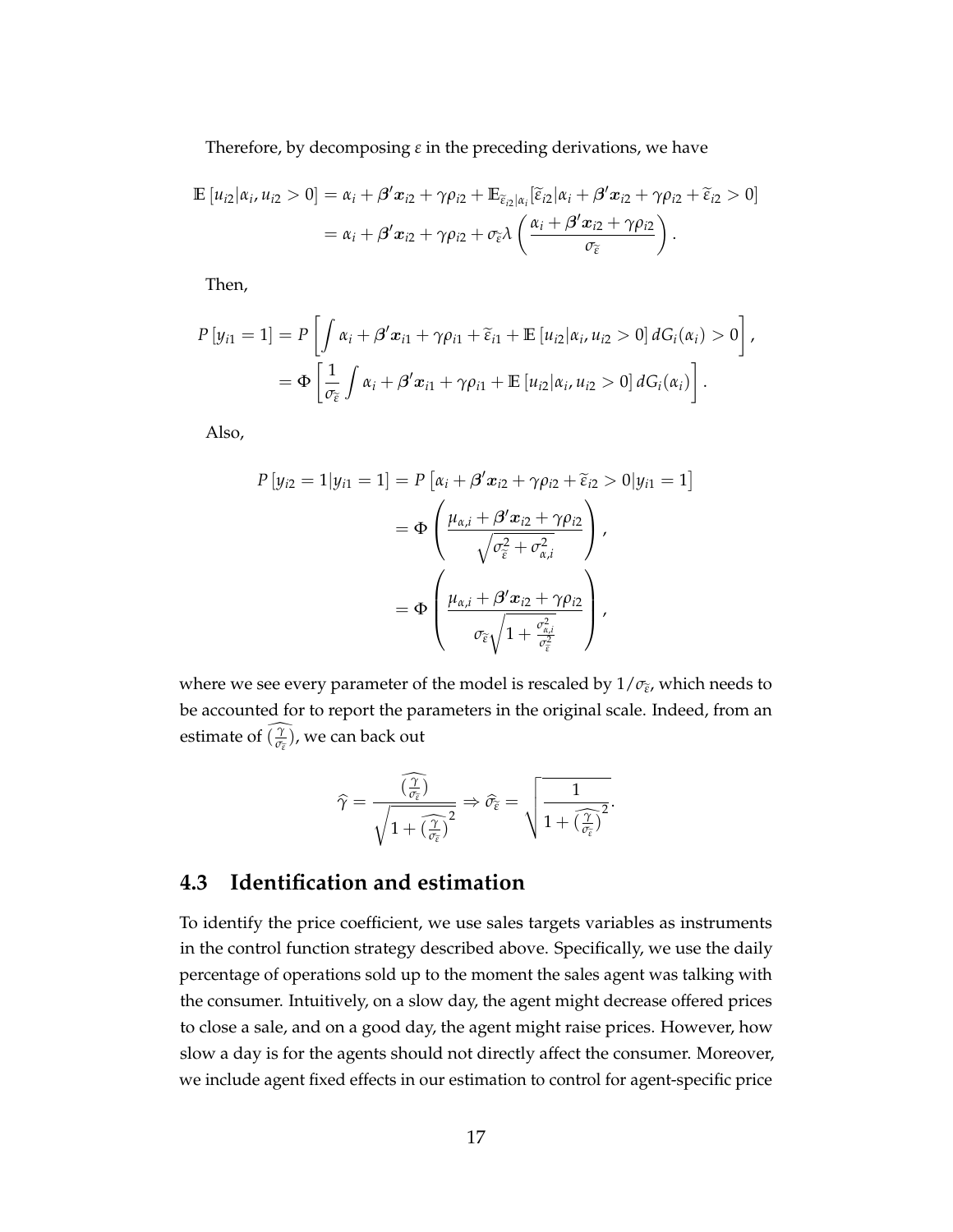biases or persuasion techniques. To alleviate the incidental parameter problem due to agent fixed effects, we keep only those agents with 10 or more quotes in the data [\(Greene,](#page-26-12) [2004\)](#page-26-12). Other patient controls include: log age, gender, type of insurance, cataract scores, type of surgery, type of intra-ocular lens, and type of amenities.<sup>14</sup>

Intuitively, the magnitude of shocks,  $\sigma_{\alpha,i}$ , is identified from the discrepancies between the covariates' effects from the first operation and the second one. The coefficients  $\theta$  are identified from the correlations between the magnitudes of  $\sigma_{\alpha,i}$ and covariates *w<sup>i</sup>* .

The outstanding issue is one of selection into our sample of second surgeries. Consumers who return for a consultation about the second surgery presumably had a positive shock from it. Consumers who never return are not in the data and the counterfactual prices of a second surgery are unobservable to us. If we ignore this fact, we might overestimate the benefit from the surgery.

Therefore, when missing, we predict the (log) price that a consumer would have had if she came back for a second consultation, as a function of characteristics of patients, surgeries, and sales agents. We use a simple machine learning technique, LASSO, to predict prices; we found LASSO outperforms a linear regression in this setting, as measured by the mean prediction error, and achieves an *R* <sup>2</sup> of .72. We further shock predicted prices to match the empirical distribution of non-missing prices, in order to estimate meaningful standard errors.

Estimation is performed in two steps. We first construct a control function, as described in [4.2.](#page-15-0) Then, we add the control function as an extra regressor, and we perform a maximum likelihood estimation as in [4.1.](#page-12-0) We perform 500 (panel) bootstraps of the whole process to calculate standard errors clustered at the patient level.

# **5 Results**

The estimation is carried out on our sample of patients whose initial contact with our partner firm occurred in 2018 and had at least one cataract-related visit. We follow the estimating procedure described above for imputing unobservable price quotes and estimating parameters via maximum likelihood over 500

<sup>&</sup>lt;sup>14</sup>Results are similar if we use an alternative instrument: the difference between the day's percentage of operations sold and the month's percentage.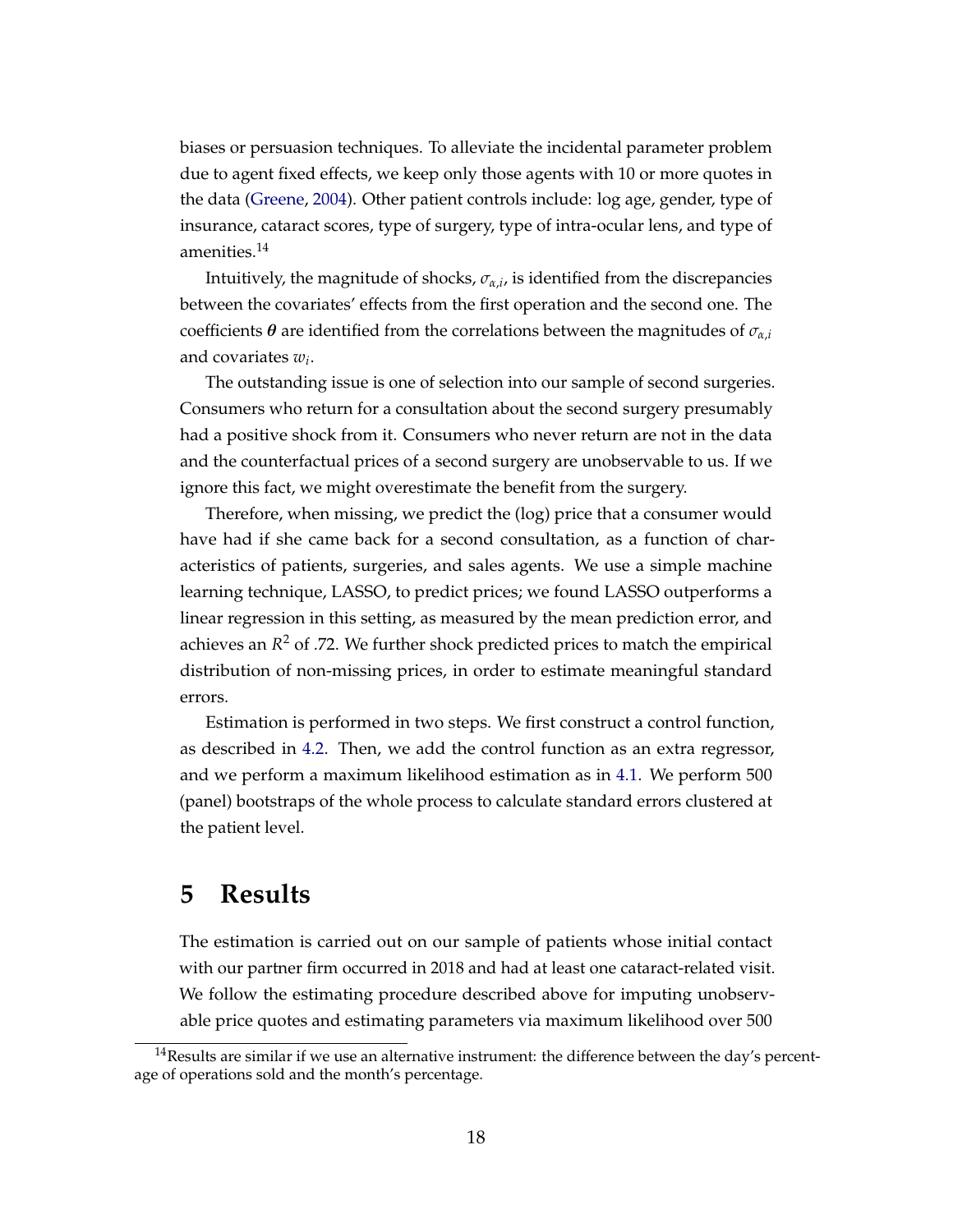bootstrap repetitions.

Table [4](#page-20-0) shows our estimated elasticities and associated standard errors clustered at the patient level. The top panel shows estimates for the indicator variable for whether the patient takes up the surgery, and the bottom panel corresponds to our uncertainty shock parameter *σ<sup>i</sup>* . We present exponentiated coefficients for the latter. Different columns add control variables to specifications and a control function to address the endogeneity of prices based on the daily percentage of operations sold up to the moment of the quote as an instrument. Importantly, one of such controls corresponds to sales agent fixed effects, which addresses any unobservable heterogeneity in sales tactics, such as persuasion or announcing ad hoc prices.

Our results are qualitatively similar across columns, with much smaller estimates in column 1, where we do not include any controls nor address the endogeneity of prices. Effect sizes tend to grow with these controls. Our preferred specification includes both the control variables and control function approach (column 6). Intuitively, patient heterogeneity matters for both the decision to get the surgery and the uncertainty parameter. As expected, we estimate a negative and significant effect of prices on surgery take up. For our patient characteristics, we find insignificant effects that are also very close to zero.<sup>15</sup> As for the information shock, we consistently find that older people, women, and patients with worse scores experience lower uncertainty from the first surgery.<sup>16</sup> We also find that a model that allows for heterogeneity in  $\sigma_{\alpha,i}$  fits the data slightly better than one without heterogeneity, as measured by the mean prediction error and a pseudo-*R* 2 . 17

We report our estimated elasticities across all operations as well as by first vs second surgery. Our elasticities are in line with what one might expect (with the exception of column 1 where our overall estimate is less than one in absolute value). We also find that elasticities are consistently larger for the first operation compared to the second (on average, about twice as large). In our preferred specification, we find that a 10% increase in the price leads to an overall decline of

<sup>&</sup>lt;sup>15</sup>Estimates for log age are not as small, but are all insignificant. These point estimates seem to suggest that perhaps older people are more likely to take up surgery.

 $16$ The medical literature has documented that take-up of cataract surgery in low- and middleincome countries is consistently lower for women than men, but has been unable to provide a convincing explanation for this differential [\(Mercer, Lyons and Bassett,](#page-27-11) [2019;](#page-27-11) [Briesen et al.,](#page-25-6) [2010\)](#page-25-6). In our setting, gender differences seem to be driven entirely by the lower uncertainty parameter.

<sup>&</sup>lt;sup>17</sup>In this paper,  $R_p^2$  is constructed as (number of correct predictions - number of most frequent outcome) / (number of outcomes - number of most frequent outcome).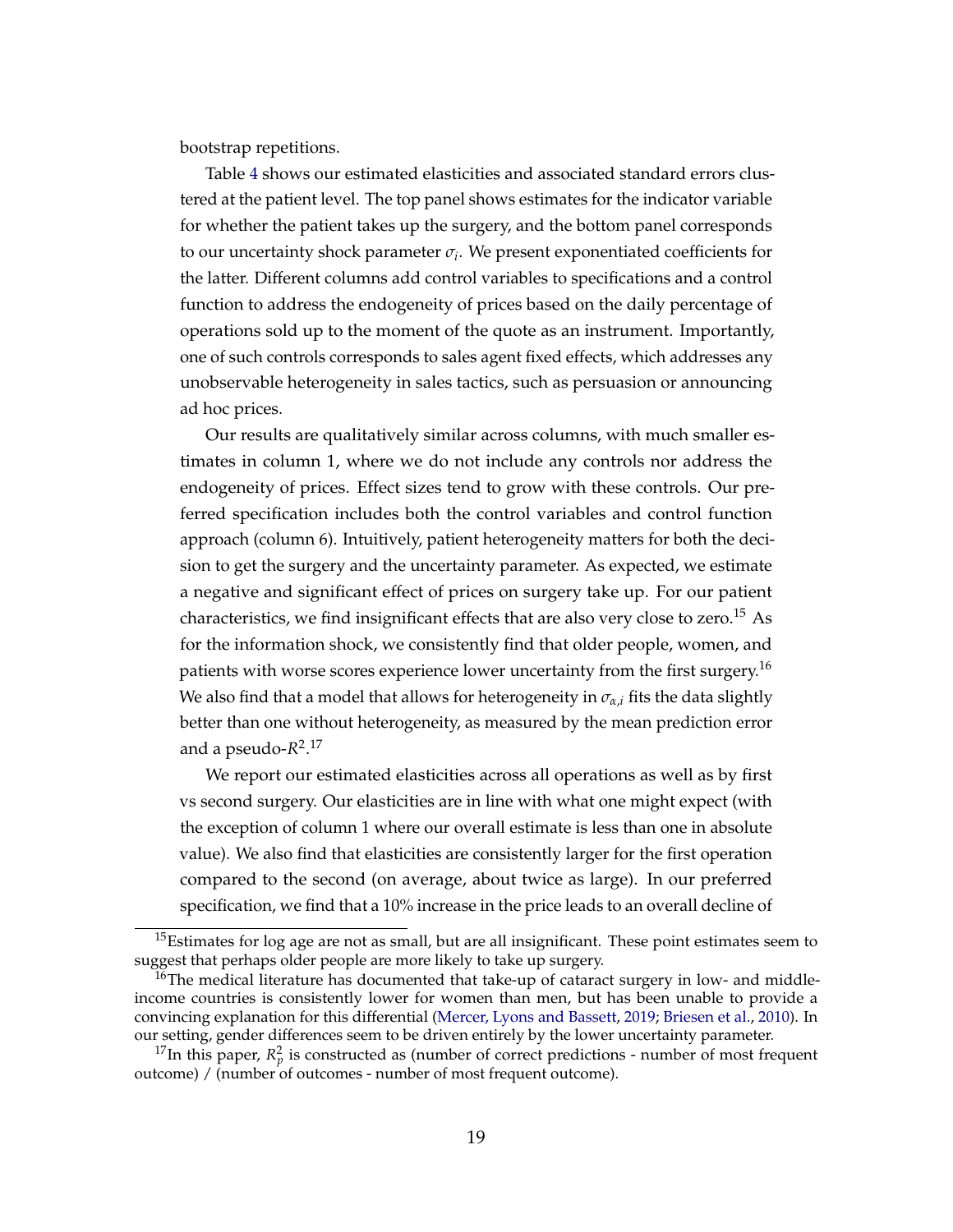<span id="page-19-0"></span>

FIGURE 1: Distribution of  $\hat{\sigma}_{\alpha,i}$ *Note:* Distribution winsorised at 95th percentile.

25.6% in the probability of getting cataract surgery. However, for a 10% increase in the price of the first surgery, take-up goes down by 31.4%, while the same percentage change for the second surgery only leads to a decline of 19.6% in the probability of take-up.

Figure [1](#page-19-0) plots the distribution of our estimated uncertainty shock parameter. We find considerable heterogeneity, with a relatively long right tail (although for clarity, the plot winsorizes the distribution at the 95th percentile). To put it in perspective, the standard deviation of the demand shocks, *ε*, is equal to 1. We predict that, on average, the surprise component of the surgery is 1.9 times as large as the unobservable shocks, *ε*. This suggests that the option value from revealed information after the first surgery might be quite large.

Lastly, we measure consumer surplus with the (ex ante) expected utility from getting the first surgery, which is,

$$
CS_i \equiv \mathbb{E}\left[u_{i1} + \mathbb{E}\left[u_{i2} | u_{i2} > 0\right] | u_{i1} + \mathbb{E}\left[u_{i2} | u_{i2} > 0\right] > 0\right],
$$

and where the outer expectation is with respect to both  $\alpha_i$  and  $\varepsilon_{i1}$ . In other words, the consumer surplus includes the benefit from the first surgery and the option value from the second surgery.

As an element of  $x_{it}$ ,  $t = 1, 2$ , we include log prices, log  $p_{it}$ . Let  $\beta_p$  be its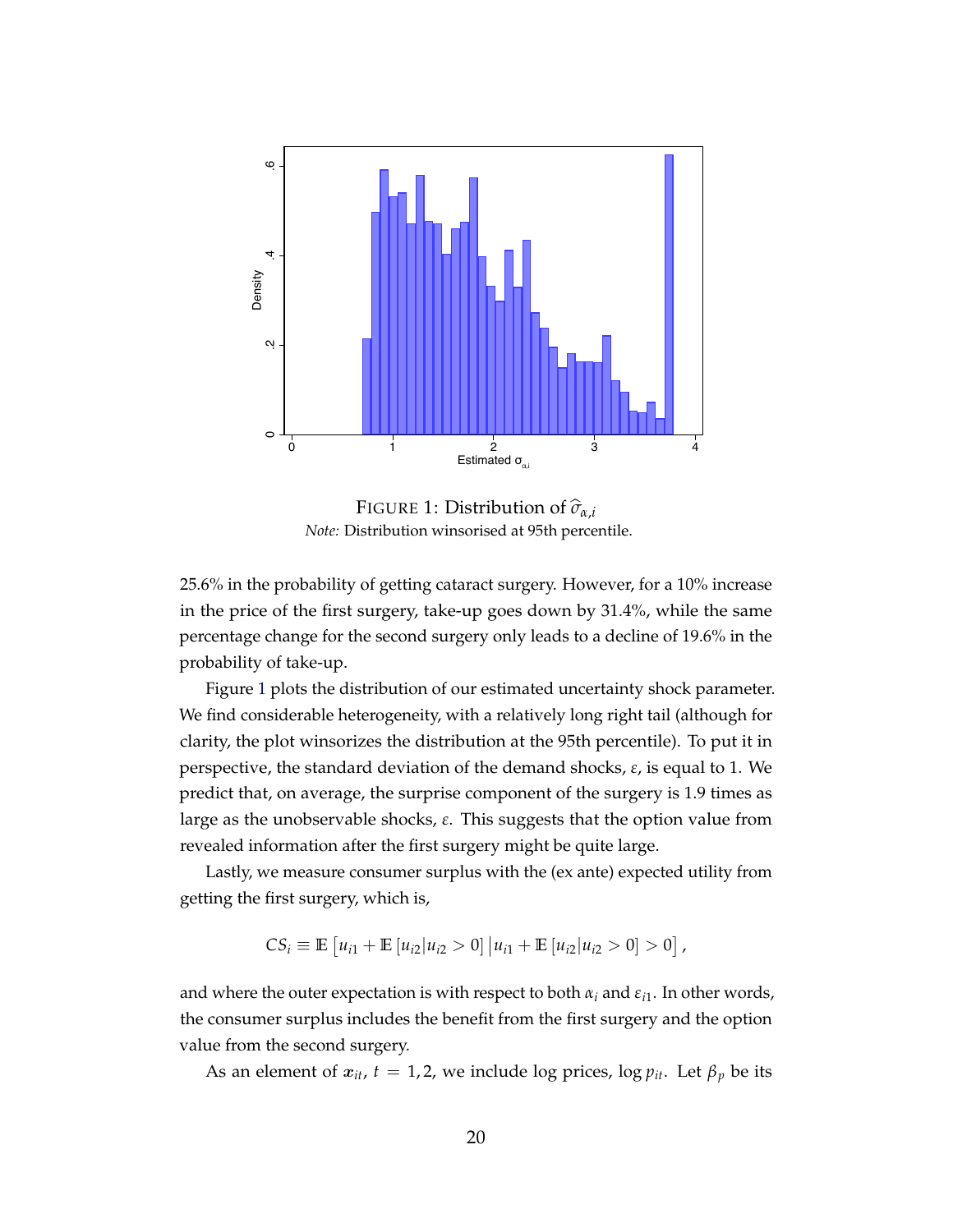<span id="page-20-0"></span>

| DEP VAR: Operates <sub>it</sub> | (1)        | (2)                   | (3)        | (4)                | (5)                  | (6)                  |
|---------------------------------|------------|-----------------------|------------|--------------------|----------------------|----------------------|
| log price                       | $-0.49***$ | $-1.36***$            | $-2.05***$ | $-3.95***$         | $-2.04***$           | $-3.95***$           |
|                                 | (0.038)    | (0.099)               | (0.038)    | (0.069)            | (0.037)              | (0.078)              |
| log Age                         |            | $0.14*$               |            | 0.05               |                      | 0.11                 |
| Female                          |            | (0.075)<br>$-0.10***$ |            | (0.073)<br>$-0.03$ |                      | (0.104)<br>$0.01*$   |
|                                 |            | (0.034)               |            | (0.026)            |                      | (0.041)              |
| Min cataract score              |            | $-0.09***$            |            | $0.02**$           |                      | $-0.04***$           |
|                                 |            | (0.013)               |            | (0.010)            |                      | (0.017)              |
| Max cataract score              |            | $0.18***$             |            | $-0.01$            |                      | 0.00                 |
|                                 |            | (0.015)               |            | (0.011)            |                      | (0.014)              |
| DEP VAR: $\sigma_{\alpha,i}$    |            |                       |            |                    |                      |                      |
| log Age                         |            |                       |            |                    | $0.15***$            | $0.12***$            |
|                                 |            |                       |            |                    | (0.020)              | (0.039)              |
| Female                          |            |                       |            |                    | $0.13***$<br>(0.018) | $0.13***$            |
| Min cataract score              |            |                       |            |                    | $0.14***$            | (0.034)<br>$0.23***$ |
|                                 |            |                       |            |                    | (0.018)              | (0.048)              |
| Max cataract score              |            |                       |            |                    | $0.17***$            | $0.16***$            |
|                                 |            |                       |            |                    | (0.021)              | (0.034)              |
| cons                            | $10.61***$ | $5.53***$             | $2.33**$   | $2.23**$           | 1.56                 | 6.37                 |
|                                 | (4.893)    | (1.628)               | (0.663)    | (0.519)            | (0.668)              | (8.243)              |
| <b>ELASTICITIES</b>             |            |                       |            |                    |                      |                      |
| ALL OPS                         | $-0.76$    | $-1.50$               | $-1.28$    | $-2.39$            | $-1.28$              | $-2.56$              |
| <b>FIRST OPS</b>                | $-1.47$    | $-2.76$               | $-1.84$    | $-3.32$            | $-1.80$              | $-3.14$              |
| <b>SECOND OPS</b>               | $-0.04$    | $-0.23$               | $-0.72$    | $-1.44$            | $-0.75$              | $-1.96$              |
| <b>CONTROLS</b>                 | NO         | <b>YES</b>            | <b>NO</b>  | <b>YES</b>         | NO                   | <b>YES</b>           |
| <b>CONTROL FUNCTIONS</b>        | NO         | NO                    | <b>YES</b> | <b>YES</b>         | <b>YES</b>           | <b>YES</b>           |
| <b>MPE</b>                      | 0.41       | 0.40                  | 0.34       | 0.33               | 0.33                 | 0.33                 |
| $R_p^2$                         | 0.00       | 0.01                  | 0.17       | 0.20               | 0.17                 | 0.20                 |
| <b>PATIENTS</b>                 | 3,979      | 3,979                 | 3,979      | 3,979              | 3,979                | 3,979                |
| <b>OUOTES</b>                   | 8,003      | 8,003                 | 8,003      | 8,003              | 8,003                | 8,003                |

#### TABLE 4: DEMAND ESTIMATIONS

*Notes*: Bootstrapped standard errors clustered at individual level with 500 repetitions. Control functions for prices are constructed with daily percentage of operations sold up to the moment as an instrument [\(Petrin and Train,](#page-27-12) [2010\)](#page-27-12). Controls include: sales agents fixed effects, surgery characteristics, age, gender, type of insurance, and cataract scores. MPE stands for mean prediction error. Coefficients for *σ<sup>i</sup>* equation are exponentiated, which implies their relevant significance test is  $H_0$ : exp(coef) – 1 = 0.

coefficient. Then, the model implies the marginal utility of income,  $\frac{\partial u_{it}}{\partial p_{it}} = \beta_p / p_{it}$ . Therefore, we transform consumer surplus into dollar terms by considering  $p_{it}$ *CS*<sup>*i*</sup>/ $\beta$ <sup>*p*</sup>.

Figure [2](#page-21-0) presents the distribution of the estimated consumer surplus in US dollars, which is on average 215 USD.<sup>18</sup> About 15% of patients have an estimated surplus that is very close to zero (below 15 USD), but the distribution presents a high dispersion. Given the long right tail, we also winsorize this plot at the 95th percentile, which is around 550 USD. As a reminder, the average price of cataract surgery at this provider is around 13,000 pesos or 700 USD (Table [3\)](#page-11-0).

 $18$ During this period, 1 USD = 19.22 MXN.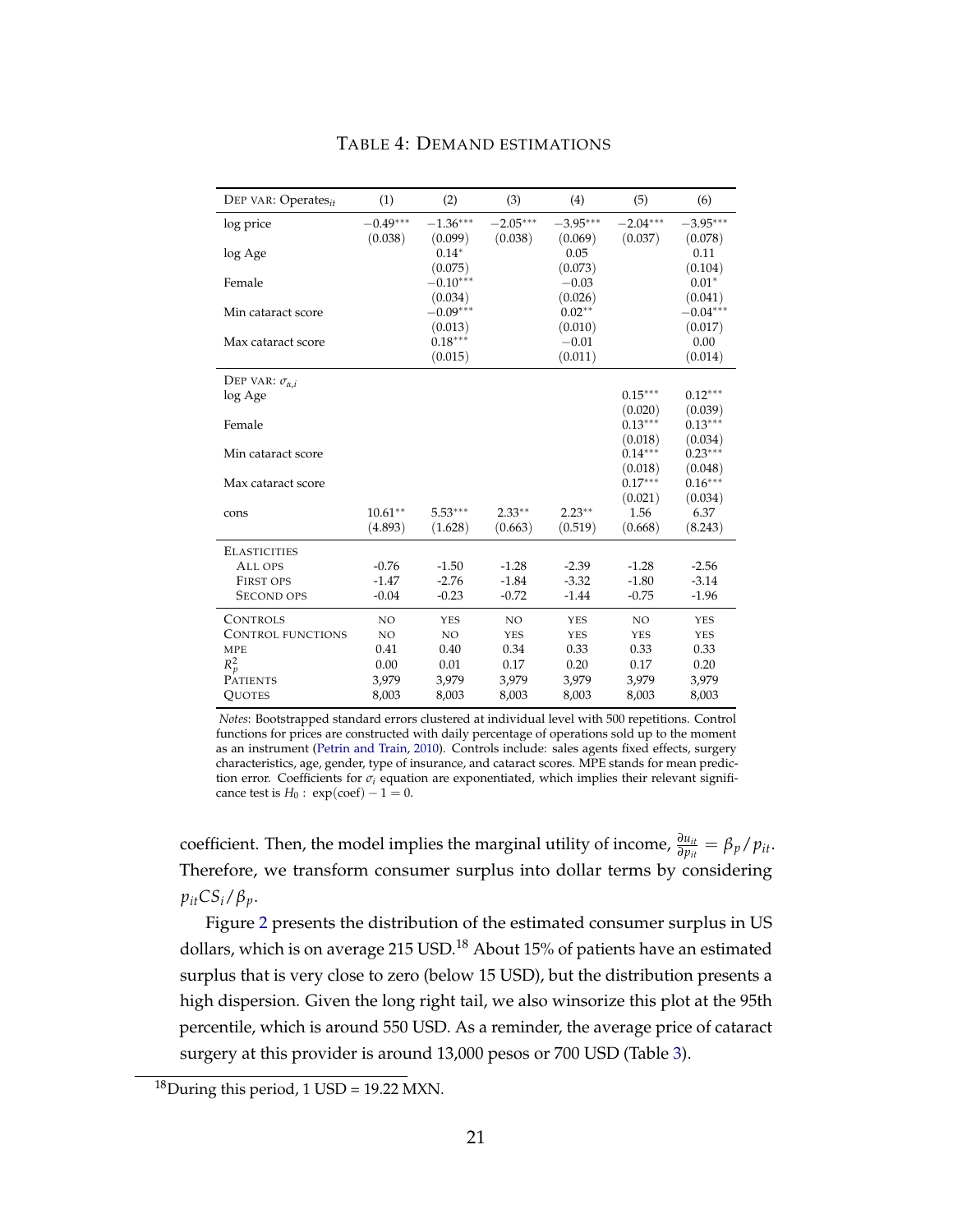<span id="page-21-0"></span>

FIGURE 2: Distribution of estimated consumer surplus *Note:* Distribution winsorised at 95th percentile.

# **6 Counterfactuals**

An important question is how efficient the equilibrium amount of surgeries is, given the uncertain outcomes. A priori, we can have undersupply or oversupply. If surprises are relatively important, the option value of the first surgery increases, which would lead to oversupply of the first surgery. On the other hand, undersupply would be likely if prices are relatively high and consumers are not surprised.

With estimated preferences we can simulate counterfactual policies. We first quantify the welfare costs (or gains) from surprises by setting surprises to zero in a counterfactual resolution of uncertainty.

We also ask if we can increase surgeries, while leaving the firm indifferent. To that end, we consider a budget-neutral subsidy to first operation and tax to second operation.

Throughout we analyze the heterogeneous effects of these policies.

## **6.1 Quantifying uncertainty and persuasion**

In this section, we consider a counterfactual unveiling of *α<sup>i</sup>* . This scenario could be interpreted as a hypothetical persuasion or educational campaign, where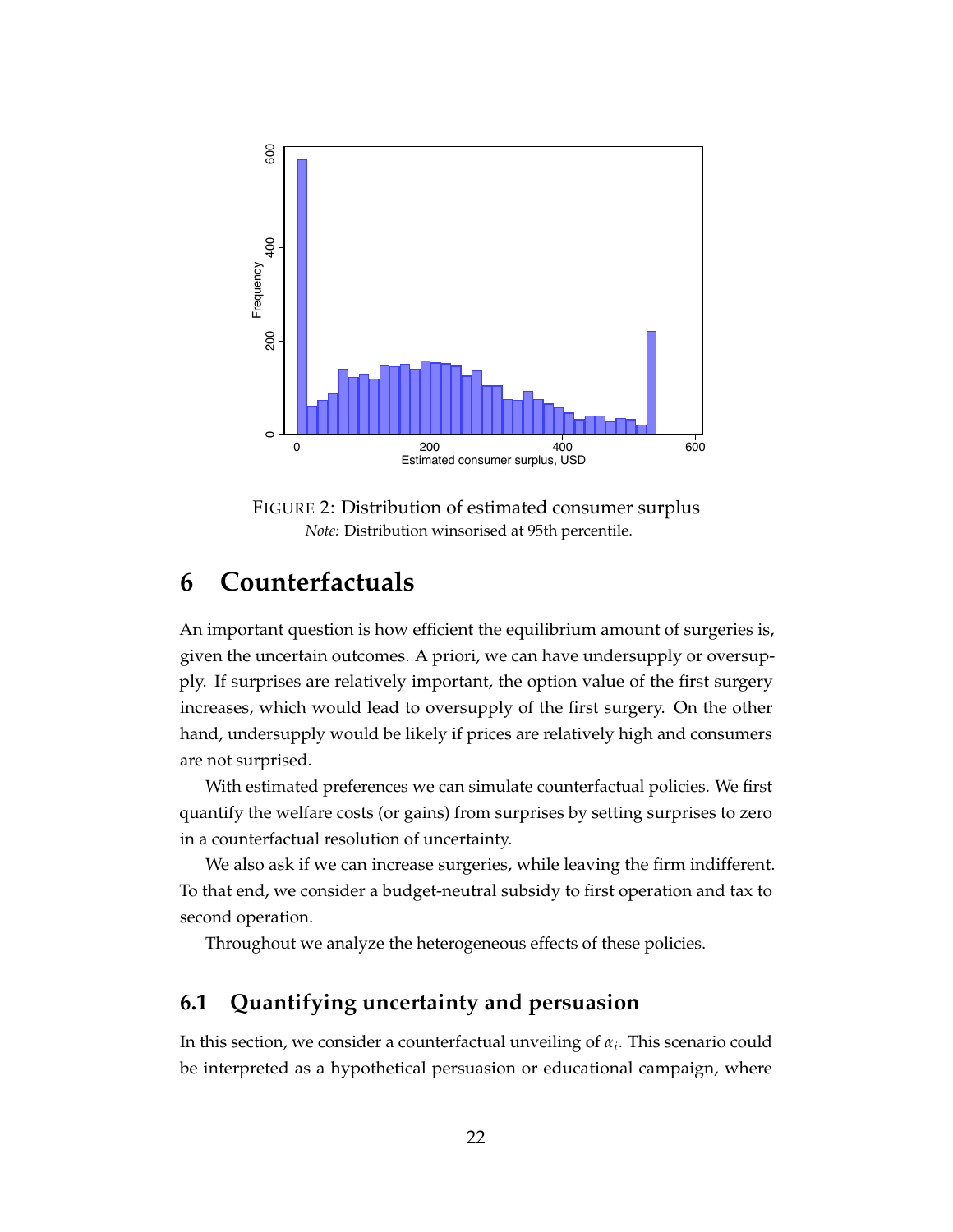"champion" patients inform potential consumers about their successful results. For instance, a champion *c* might reveal their outcome  $\alpha_c = 2\sigma_i$  to a potential consumer *i*. The potential consumer *i* might believe totally or partially in this information. We offer a range of possible outcomes based on the level of  $\alpha_i$  that potential consumers might believe, including  $\alpha_i = 0$ , a natural  $\alpha_i$  of interest, which would quantify the value of uncertainty.

That is, given a *revealed α*, we compute

$$
CS_i^{\alpha} \equiv \mathbb{E}\left[u_{i1} + \mathbb{E}\left[u_{i2} | u_{i2} > 0\right] | u_{i1} + \mathbb{E}\left[u_{i2} | u_{i2} > 0\right] > 0, \alpha\right],
$$

where  $\sigma_{\alpha,i} = 0$ , and expectations are only with respect to demand shocks. In other words, when  $\alpha_i = 0$ , patients believe the shock to be 0 with probability 1; or, when  $\alpha_i = \sigma_i$ , patients believe the shock to be (their estimated)  $\sigma_i$  with probability 1.

Figure [3](#page-22-0) shows how consumer surplus changes from the status quo to a revealed information couterfactual. At  $\alpha_i = 0$ , this change is negative, which implies uncertainty is valuable for consumers. That is, patients have a preference for risk. Recall that patients do not observe  $\varepsilon_{i2}$  at  $t=1$ , therefore, the option value remains in the form of an inverse Mill's ratio, which is convex. Intuitively, patients value uncertainty, because a bad draw can be mitigated by operating just once, but a good draw can be amplified by operating twice.

Finally, as expected, as the revealed shock increases, consumer surplus increases. Therefore, for consumers to value certainty, the revealed information needs to be credible and sizable.

<span id="page-22-0"></span>

FIGURE 3: Quantifying uncertainty and champions policy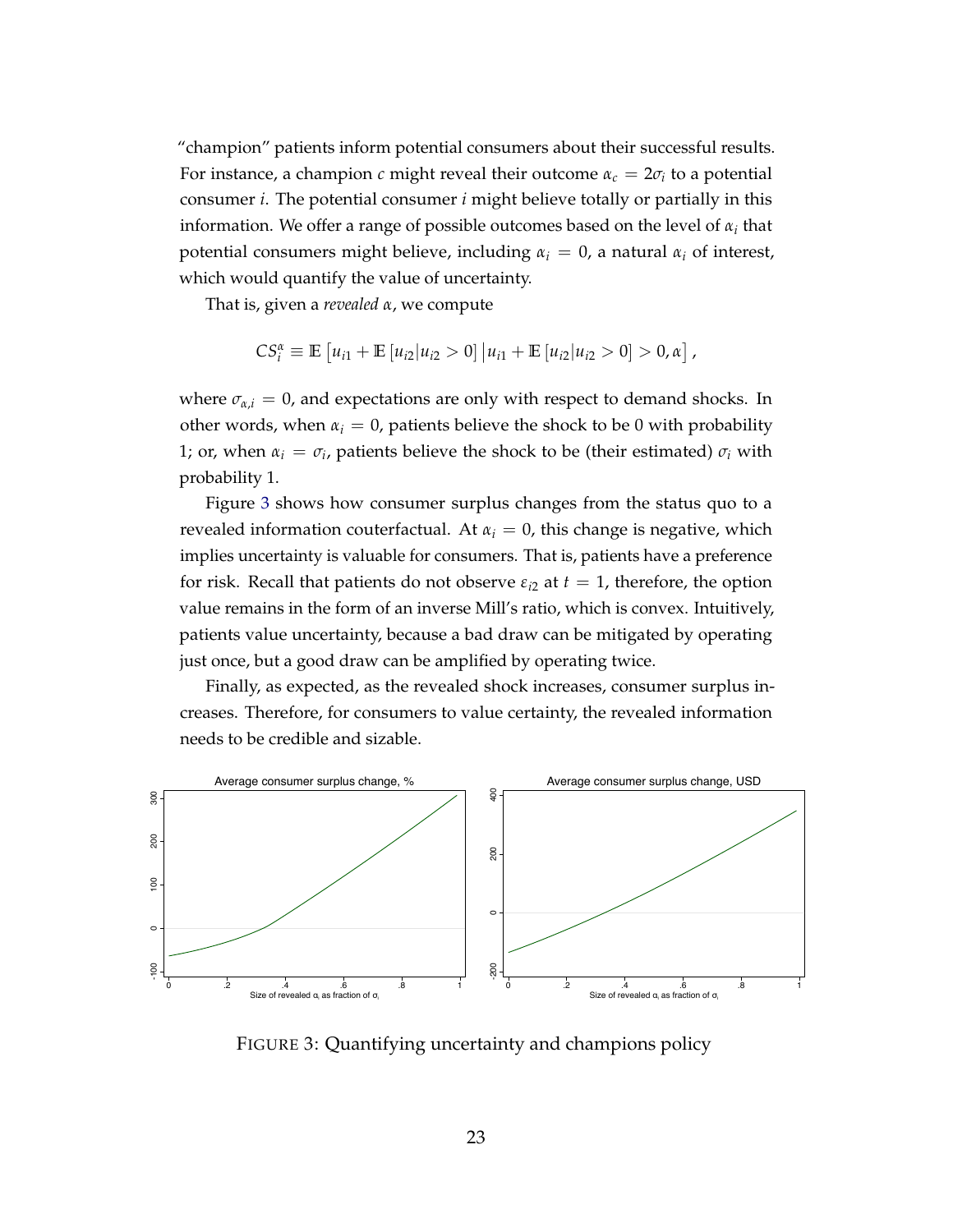### **6.2 Revenue-neutral price changes**

Now we consider how to increase surgeries in such a way that the firm remains indifferent. Throughout these counterfactuals we focus on revenue-neutral policies.<sup>19</sup>

For a forward-looking consumer, price hikes on the second surgery reduce the option value. However, price reductions on the first surgery increase demand through both the first and second surgery. Indeed, if the expected demand of consumer *i* is  $D_i \equiv s_{i1} + s_{i1} s_{i2}$ , then,

$$
\frac{\partial D_i}{\partial p_{i1}} \frac{p_{i1}}{D_i} = \frac{\partial s_{i1}}{\partial p_{i1}} \frac{p_{i1}}{s_{i1}},
$$

where we see the elasticity for the first surgery is the elasticity for total demand. Moreover, if the elasticity for the second surgery is less elastic, we might find a pricing schedule where welfare increases through cross-subsidizing.

Figure [4](#page-24-0) shows a counterfactual discount for the first surgery accompanied by an offsetting price increase in the second surgery. In this exercise, if  $p_1$  decreases by  $x\%$ , then  $p_2$  increases by  $x\%$ . In this symmetric case, we find the firm is roughly indifferent, but consumers are significantly better off. On the extensive margin, new consumers undergo the surgery, which is captured by the absolute change in consumer surplus.

Figure [5](#page-24-1) shows an asymmetric price change: if  $p_1$  decreases by  $x\%$ , then  $p_2$ increases by .5*x*%. In this case we find both the firm and the consumer are better off, mainly due to gains from trade.

# **7 Concluding remarks**

In many experience goods markets, the number of potential repeated purchases might be small and limited. Such is often the case with durable goods or elective healthcare treatment procedures. Given this feature, classic insights about the value of learning on demand and the efficacy of policies that may increase initial take-up may not necessarily hold true. With these limits on repeated interactions, firms may not be able to successfully adapt their pricing and advertising strategies in order to increase market share, and potential customers may be constrained in their ability to exploit these consumption dynamics. Understanding

 $19$ We assume constant marginal costs, which is sensible in this context. The firm has relatively low marginal costs from surgeries, mainly because they pay surgeons by day, not by surgery.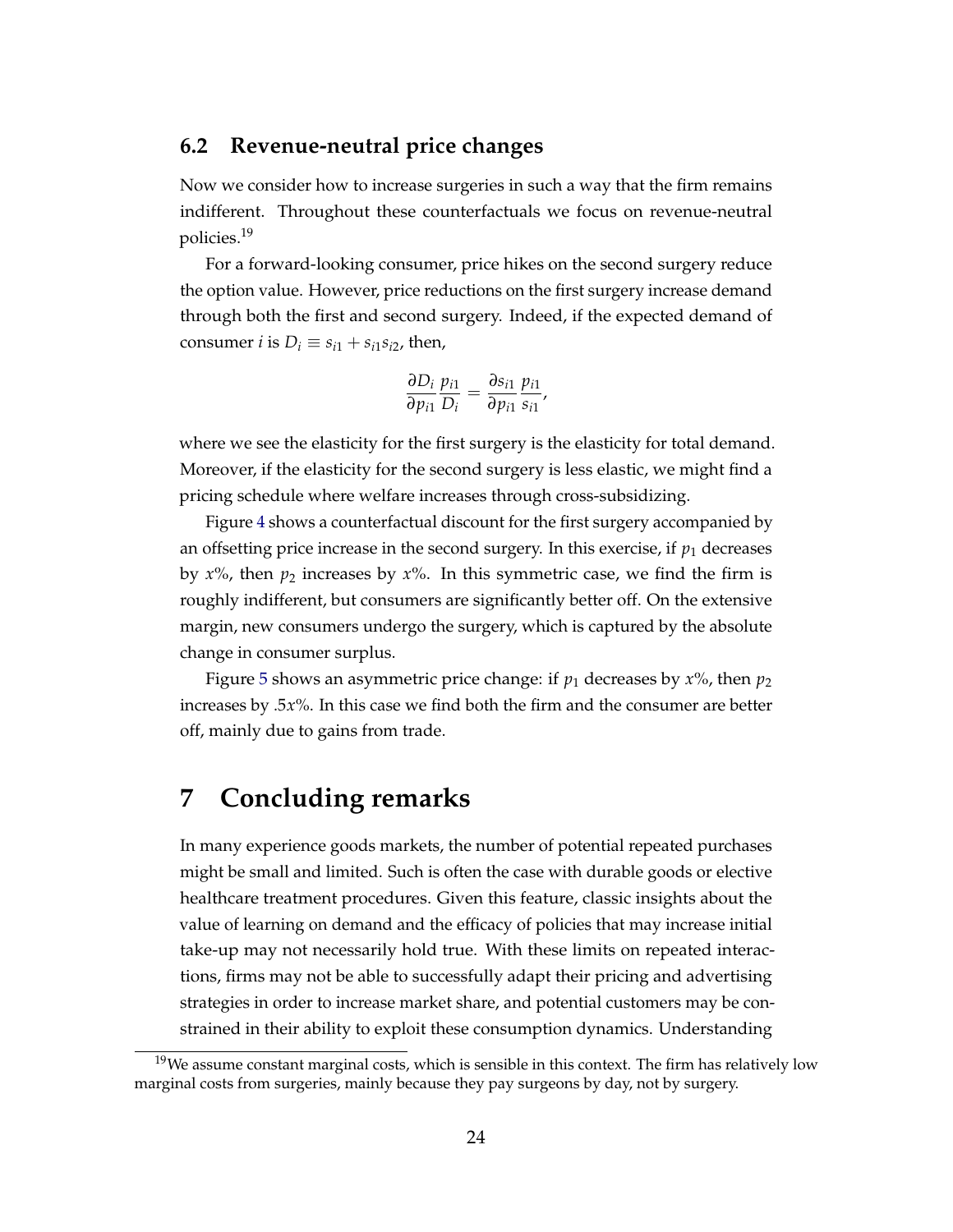<span id="page-24-0"></span>

*Note:* Counterfactual decrease in first surgery prices in same percentage as increase of second surgery prices. For example, if  $p_1$  drops in 1%, then  $p_2$  increases in 1%.

<span id="page-24-1"></span>

FIGURE 4: Symmetric change in pricing policy

*Note:* Counterfactual increase of second surgery prices is .5 times the decrease of first surgery prices. For example, if  $p_1$  drops in 1%, then  $p_2$  increases in .5%.

FIGURE 5: Asymmetric change in pricing policy

these factors as well as the size and value of the initial uncertainty is therefore important for quantifying welfare.

To shed light on these issues, we focus on modeling and estimating demand for cataract surgeries. Exploiting a rich dataset from a large private provider in Mexico City and leveraging sales targets set by the firm for its sales agents, we identify structural demand parameters detailing price elasticities for each of two potential surgeries as well as the value of the uncertainty shock. Our results show that the estimated elasticities are larger for the first surgery and that there is considerable heterogeneity in the idiosyncratic uncertainty parameter. This suggests that the option value of the first surgery is large. We also find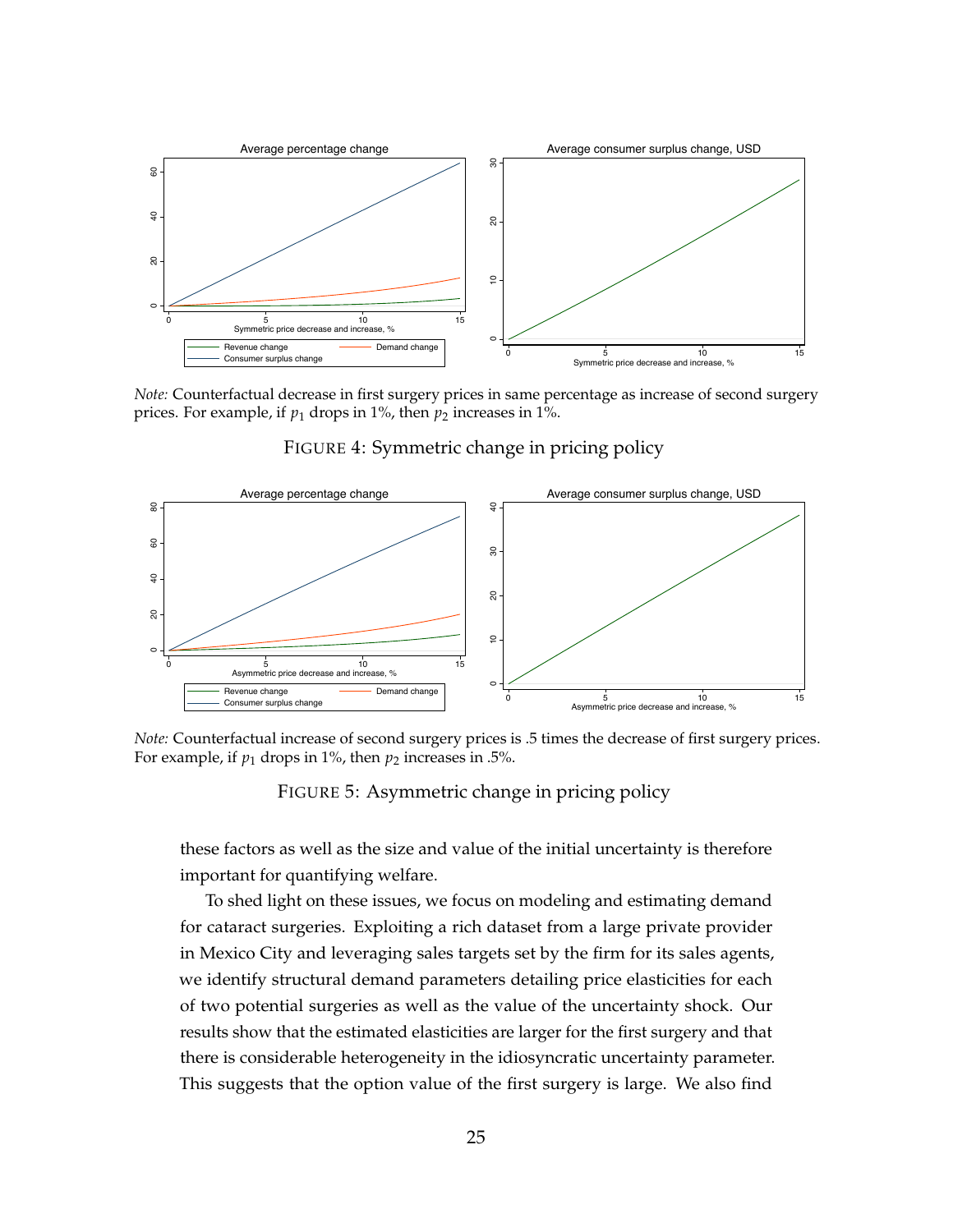heterogeneity in our measure of consumer surplus.

With our parameters, we then ask how efficient the equilibrium amount of surgeries is by estimating a series of counterfactuals inspired by experimental insights from the medical literature. The first set of simulations considers informational interventions akin to persuasive advertising, where the objective is to resolve the uncertainty. We find that reducing uncertainty is only welfareimproving if the firm is able to convince patients of a very positive outcome. Our second set of counterfactuals considers instead revenue-neutral price changes that subsidize the price of the first surgery and tax the second. These interventions unequivocally lead to welfare improvements, that may even increase revenues for the firm.

Our findings suggest that uncertainty in these interactions is large and heterogeneous across patients, which in turn makes subsidizing initial take-up more efficient than implementing persuasive advertising. This suggests that even in a setting with limited repeat purchases, the value of revealed uncertainty may allow for welfare-improving price changes.

# **References**

- <span id="page-25-5"></span>**Adhvaryu, Achyuta, Emilio Gutierrez, Anant Nyshadham, and Jorge Tamayo.** 2020. "Diagnosing Quality: Learning, Amenities, and the Demand for Health Care." 1–34.
- <span id="page-25-1"></span>**Bergemann, Dirk, and Juuso Välimäki.** 2006. "Dynamic pricing of new experience goods." *Journal of Political Economy*, 114(4): 713–743.
- <span id="page-25-2"></span>**Berger, Jonah, Alan T. Sorensen, and Scott J. Rasmussen.** 2010. "Positive effects of negative publicity: When negative reviews increase sales." *Marketing Science*, 29(5): 815–827.
- <span id="page-25-6"></span>**Briesen, Sebastian, Helen Roberts, Dunera Ilako, Jefitha Karimurio, and Paul Courtright.** 2010. "Are blind people more likely to accept free cataract surgery? A study of vision-related quality of life and visual acuity in Kenya." *Ophthalmic epidemiology*, 17(1): 41–49.
- <span id="page-25-3"></span>**Ching, Andrew T.** 2010. "Consumer learning and heterogeneity: Dynamics of demand for prescription drugs after patent expiration." *International Journal of Industrial Organization*, 28(6): 619–638.
- <span id="page-25-0"></span>**Congdon, Nathan, and Ravi Thomas.** 2014. "How can we solve the problem of low uptake of cataract surgery?" *Ophthalmic Epidemiology*, 21(3): 135–137.
- <span id="page-25-4"></span>**Crawford, Gregory S, and Matthew Shum.** 2005. "Uncertainty and learning in pharmaceutical demand." *Econometrica*, 73(4): 1137–1173.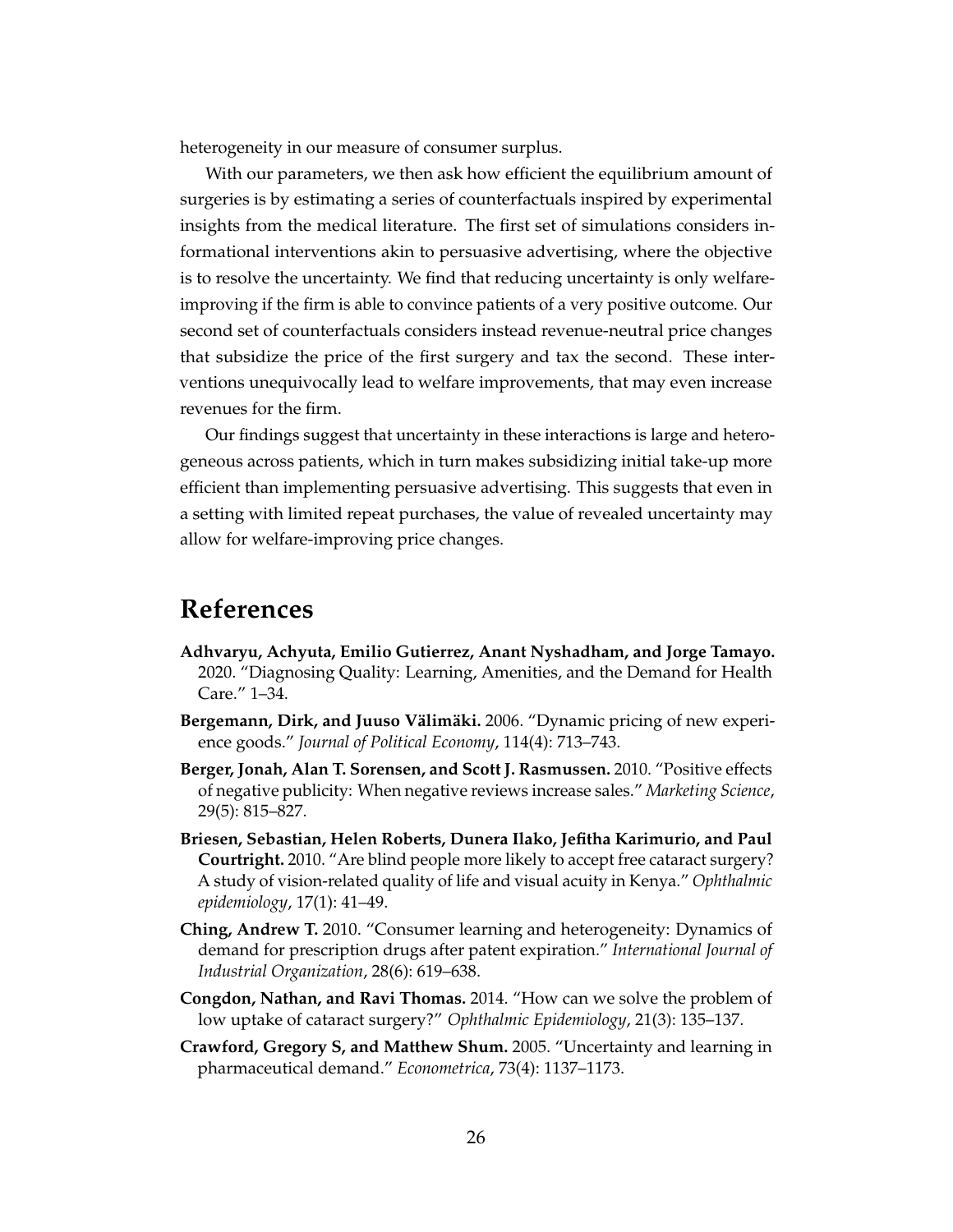- <span id="page-26-10"></span>**Dickstein, Michael J.** 2021. "Efficient provision of experience goods: Evidence from antidepressant choice." *NYU Stern Working Paper*.
- <span id="page-26-9"></span>**Dupas, Pascaline.** 2014. "Short-run subsidies and long-run adoption of new health products: Evidence from a field experiment." *Econometrica*, 82(1): 197– 228.
- <span id="page-26-8"></span>**Dupas, Pascaline, and Edward Miguel.** 2017. "Impacts and determinants of health levels in low-income countries." In *Handbook of economic field experiments*. Vol. 2, 3–93. Elsevier.
- <span id="page-26-1"></span>**Ehrlich, Joshua R, Jacqueline Ramke, David Macleod, Helen Burn, Chan Ning Lee, Justine H Zhang, William Waldock, Bonnielin K Swenor, Iris Gordon, Nathan Congdon, et al.** 2021. "Association between vision impairment and mortality: a systematic review and meta-analysis." *The Lancet Global Health*, 9(4): e418–e430.
- <span id="page-26-7"></span>**Foubert, Bram, and Els Gijsbrechts.** 2016. "Try it, you'll like it—or will you? The perils of early free-trial promotions for high-tech service adoption." *Marketing Science*, 35(5): 810–826.
- <span id="page-26-11"></span>**Gogate, P., S. Kulkarni, S. Krishnaiah, R. Deshpande, S. Joshi, A. Palimkar, and M. Deshpande.** 2005. "Safety and Efficacy of Phacoemulsification Compared with Manual Small-Incision Cataract Surgery by a Randomized Controlled Clinical TrialSix-Week Results." *Ophthalmology*, 112(5): 869–874.
- <span id="page-26-4"></span>**Gowrisankaran, Gautam, and Marc Rysman.** 2012. "Dynamics of consumer demand for new durable goods." *Journal of Political Economy*, 120(6): 1173– 1219.
- <span id="page-26-12"></span>**Greene, William.** 2004. "The behaviour of the maximum likelihood estimator of limited dependent variable models in the presence of fixed effects." *The Econometrics Journal*, 7(1): 98–119.
- <span id="page-26-6"></span>**Hilger, James, Greg Rafert, and Sofia Villas-Boas.** 2011. "Expert opinion and the demand for experience goods: An experimental approach in the retail wine market." *Review of Economics and Statistics*, 93(4): 1289–1296.
- <span id="page-26-5"></span>**Jing, Bing.** 2011. "Social learning and dynamic pricing of durable goods." *Marketing Science*, 30(5): 851–865.
- <span id="page-26-0"></span>**Keel, Stuart, Andreas Müller, Sandra Block, Rupert Bourne, Matthew J Burton, Somnath Chatterji, Mingguang He, Van C Lansingh, Wanjiku Mathenge, Silvio Mariotti, et al.** 2021. "Keeping an eye on eye care: monitoring progress towards effective coverage." *The Lancet Global Health*, 9(10): e1460– e1464.
- <span id="page-26-2"></span>**Lansingh, Van C, Serge Resnikoff, Kimberly Tingley-Kelley, María E Nano, Marion Martens, Juan C Silva, Rainald Duerksen, and Marissa J Carter.** 2010. "Cataract surgery rates in Latin America: a four-year longitudinal study of 19 countries." *Ophthalmic epidemiology*, 17(2): 75–81.
- <span id="page-26-3"></span>**Lewallen, Susan, and Paul Courtright.** 2000. "Recognising and reducing barriers to cataract surgery." *Community Eye Health*, 13(34): 20.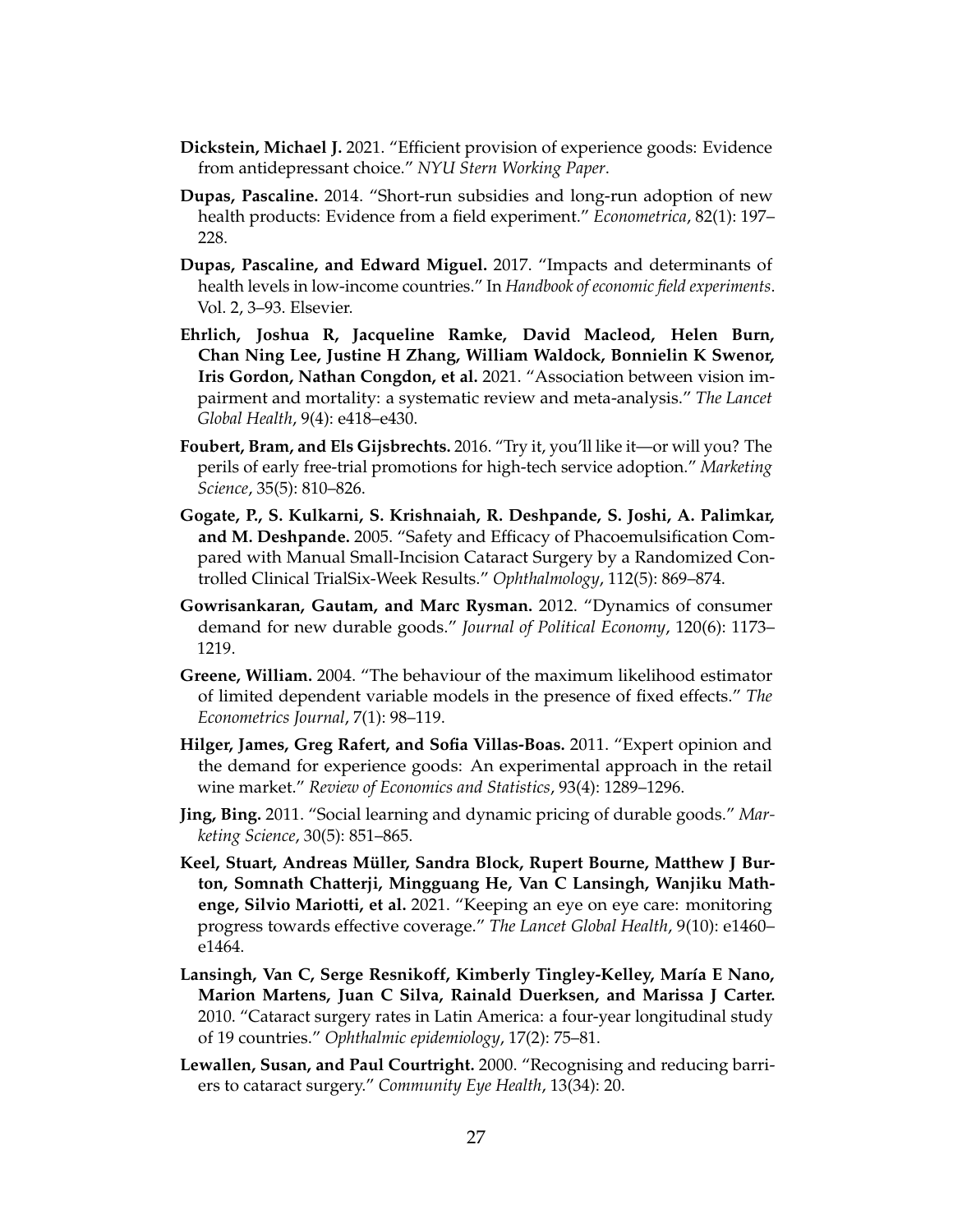- <span id="page-27-3"></span>**Liu, Tianyu, Nathan Congdon, Xixi Yan, Ling Jin, Ying Wu, David Friedman, and Mingguang He.** 2012. "A randomized, controlled trial of an intervention promoting cataract surgery acceptance in rural China: the Guangzhou Uptake of Surgery Trial (GUSTO)." *Investigative ophthalmology & visual science*, 53(9): 5271–5278.
- <span id="page-27-4"></span>**Mailu, Eunice Wandia, Bhavisha Virendrakumar, Stevens Bechange, Emma Jolley, and Elena Schmidt.** 2020. "Factors associated with the uptake of cataract surgery and interventions to improve uptake in low-and middleincome countries: A systematic review." *PLoS One*, 15(7): e0235699.
- <span id="page-27-8"></span>**Maurer, Jürgen, and Katherine M Harris.** 2016. "Learning to Trust Flu Shots: Quasi-Experimental Evidence from the 2009 Swine Flu Pandemic." *Health economics*, 25(9): 1148–1162.
- <span id="page-27-11"></span>**Mercer, Gareth D, Penny Lyons, and Ken Bassett.** 2019. "Interventions to improve gender equity in eye care in low-middle income countries: A systematic review." *Ophthalmic epidemiology*, 26(3): 189–199.
- <span id="page-27-1"></span>**Miller, Kevin M., Thomas A. Oetting, James P. Tweeten, Kristin Carter, Bryan S. Lee, Shawn Lin, Afshan A. Nanji, Neal H. Shorstein, and David C. Musch.** 2022. "Cataract in the Adult Eye Preferred Practice Pattern." *Ophthalmology*, 129(1): P1–P126.
- <span id="page-27-0"></span>**Nelson, Phillip.** 1970. "Information and Consumer Behavior." *Journal of Political Economy*, 78(2): 311–329.
- <span id="page-27-9"></span>**OECD.** 2016. "OECD Reviews of Health Systems: Mexico 2016." Paris:OECD Publishing.
- <span id="page-27-7"></span>**Oster, Emily, and Rebecca Thornton.** 2012. "Determinants of technology adoption: Peer effects in menstrual cup take-up." *Journal of the European Economic Association*, 10(6): 1263–1293.
- <span id="page-27-12"></span>**Petrin, Amil, and Kenneth Train.** 2010. "A Control Function Approach to Endogeneity in Consumer Choice Models." *Journal of Marketing Research*, XLVI(February): 3–13.
- <span id="page-27-5"></span>**Reinstein, David A., and Christopher M. Snyder.** 2005. "The influence of expert reviews on consumer demand for experience goods: A case study of movie critics." *Journal of Industrial Economics*, 53(1): 27–51.
- <span id="page-27-10"></span>**Riaz, Yasmin, Samantha R de Silva, and Jennifer R. Evans.** 2013. "Manual small incision cataract surgery (MSICS) with posterior chamber intraocular lens versus phacoemulsification with posterior chamber intraocular lens for age-related cataract." *Cochrane Database of Systematic Reviews*, 2014(11).
- <span id="page-27-6"></span>**Sunada, Takeaki.** 2020. "Consumer learning in a durable-goods environment and profitable free trials." 1–52.
- <span id="page-27-2"></span>**Syed, Alishbah, Sarah Polack, Cristina Eusebio, Wanjiku Mathenge, Zakia Wadud, AKM Mamunur, Allen Foster, and Hannah Kuper.** 2013. "Predictors of attendance and barriers to cataract surgery in Kenya, Bangladesh and the Philippines." *Disability and rehabilitation*, 35(19): 1660–1667.